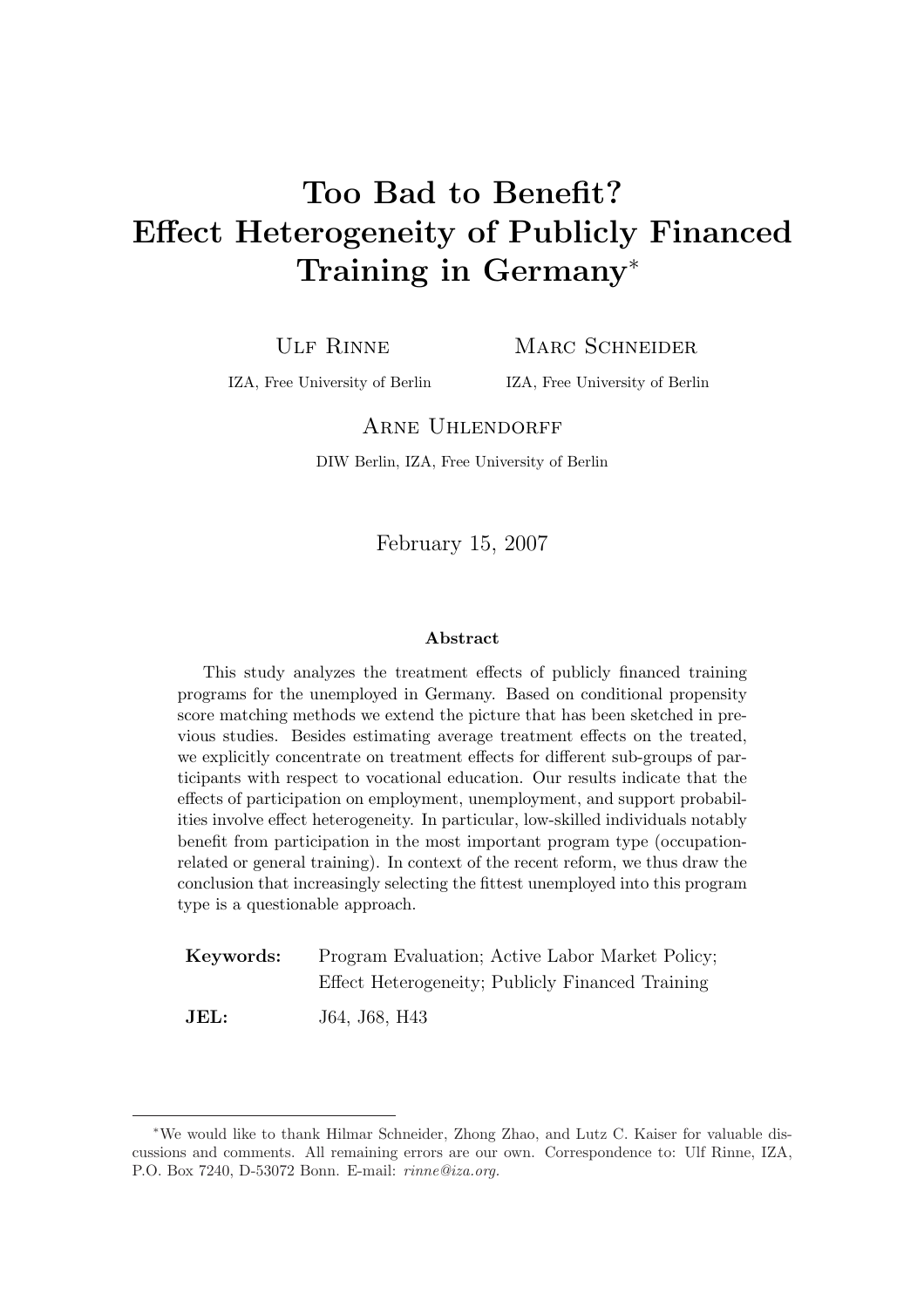### 1 Introduction

One central aim of active labor market policy (ALMP) is to increase the employment prospects of unemployed individuals. For this purpose, the Federal Employment Agency in Germany (FEA) spends substantial amounts of money on measures such as public employment services, training programs, or employment subsidies. For instance, about 13.8 billion Euros were spent on ALMP measures in 2003. The most important part of ALMP in Germany are publicly financed training programs, accounting for more than 36% of this amount. However, the number of participants in these programs decreased over the last years (see Figure 1). While 522,939 unemployed individuals entered a training program in 2000, this number approaches only 131,521 individuals in 2005.

A number of studies already evaluates the general effectiveness of publicly financed training programs in Germany.<sup>1</sup> So far, the results are quite heterogeneous depending on the method, the investigation period and the underlying data set.<sup>2</sup> Examples for insignificant or even negative effects are Lechner (1999, 2000), Hujer and Wellner (2000), and Hujer *et al.* (2006). Papers that find inconclusive results are Hübler (1997) or Kraus *et al.* (1999), and papers with positive findings are Fitzenberger and Prey (2000), Fitzenberger et al. (2006), and Lechner et al. (2005a, 2005b). The major lesson of these mixed results seems to be that positive effects mainly occur—if at all—in the long run, and that studies which find positive long-term effects are also reporting negative short-term effects.

However, the focus of these studies lies on average effects of publicly financed training programs in Germany. The contribution of this paper is to extend the picture sketched so far. We answer a related, but somehow advanced question: are

<sup>&</sup>lt;sup>1</sup>The international literature on the evaluation of ALMP is summarized by Grubb and Martin (2001) and Kluve (2006), among others.

 ${}^{2}$ For a recent review of the results see e.g. Caliendo and Steiner (2005).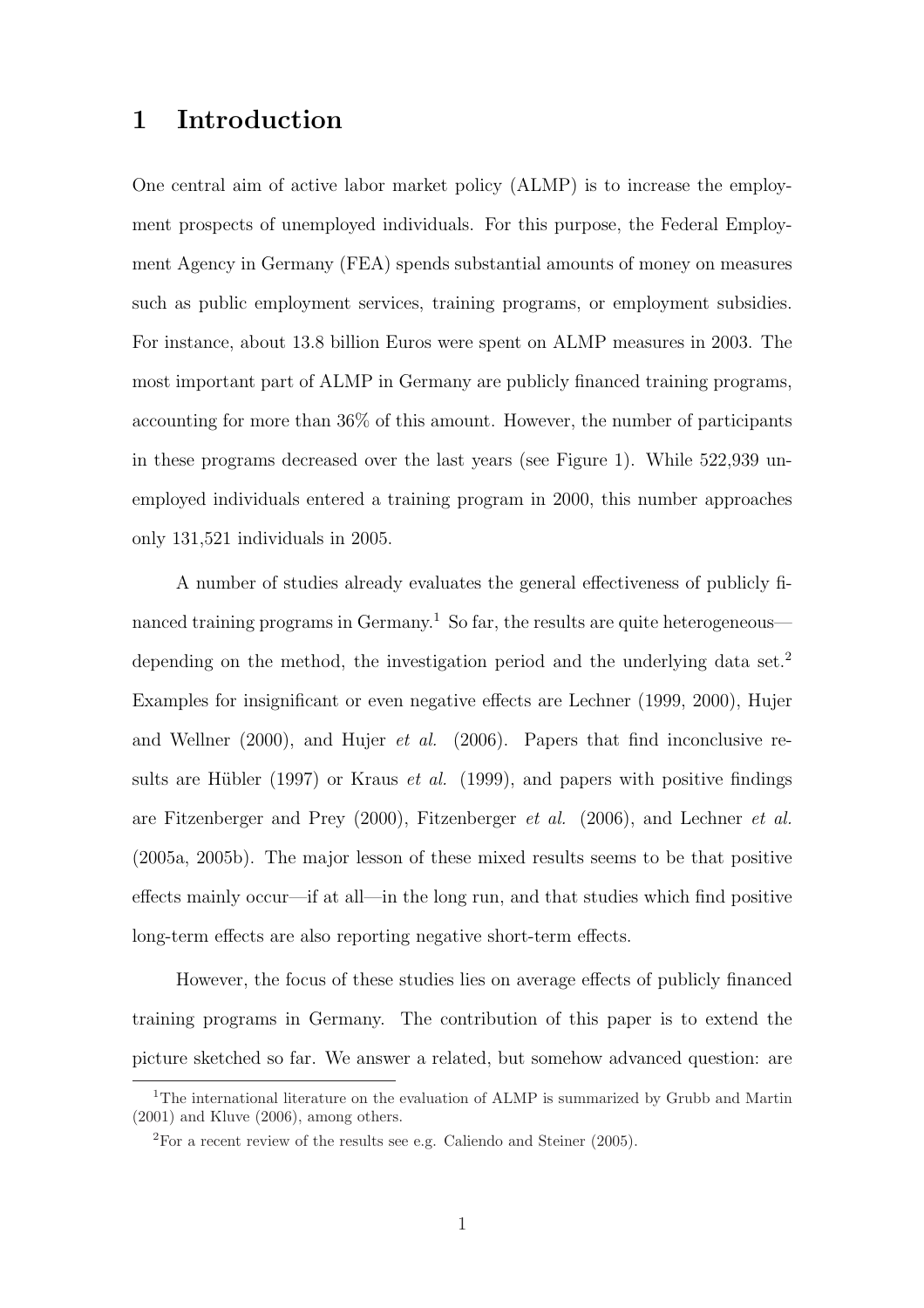the effects of publicly financed training programs in Germany heterogenous with respect to gender and vocational education? Caliendo *et al.* (2006) investigate a similar question for job creation schemes in Germany and present evidence for the presence of effect heterogeneity. Although previous results of negative average effects are confirmed, some strata of the population benefit from participation in job creation schemes. Since an adequate targeting of ALMP measures requires knowledge about the specific effectiveness, analog insights are desirable with respect to publicly financed training programs.

In addition, the target group of publicly financed training programs in Germany has recently shifted. Individuals with comparatively good employment prospects have been increasingly considered as participants since persons entering these programs are supposed to meet the criterion of a reasonable individual-specific integration forecast (subjectively assessed by the caseworker) after the reform in 2003. While this procedure intends to improve effectiveness, it is not clear whether this actually happens. Moreover, individuals with comparatively bad employment prospects are systematically excluded from participation. Besides equity considerations, one could argue that these individuals should represent the particular target group as they exhibit the largest potential to increase their employment prospects. By analyzing the effect heterogeneity of publicly financed training programs, we thus address an issue that is also important and relevant from a political perspective. If, for example, publicly financed training turns out to be particularly effective for individuals without a vocational degree, the strategic shift in the target group will not be supported.

The remainder of this paper is structured as follows: section 2 provides information on our data and briefly describes the program types being analyzed. Section 3 presents the econometric methods, and section 4 discusses the results. Finally, section 5 concludes.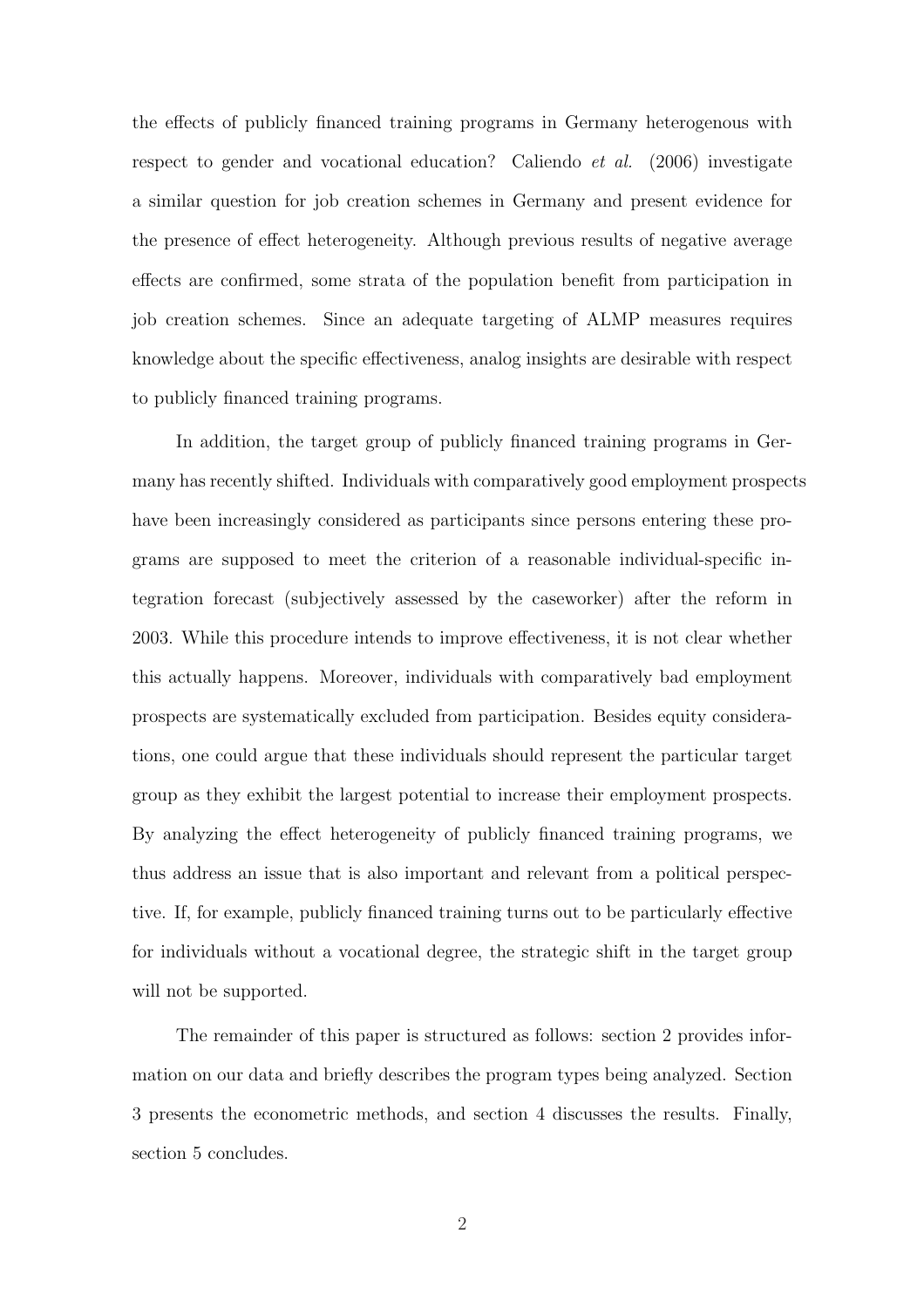#### 2 Data

In this paper, we use a sample of a particularly rich administrative data set, the Integrated Employment Biographies (IEB) of the FEA.<sup>3</sup> It contains detailed daily information on employment subject to social security contribution including occupational and sectoral information, receipt of transfer payments during periods of unemployment, job search, and participation in different programs of ALMP. Furthermore, the IEB comprises a large variety of covariates like age, marital status, number of dependent children, disability, nationality and education.

The IEB contains information from four different administrative data sources: the employees' history (BeH), the benefit recipients' history (LeH), the job seekers' data base (ASU/BewA), and the program participants' master data set (MTH). The BeH comprises remuneration notifications of employers about employment subject to social security contributions. This information is included in the IEB from 1990 onwards. The LeH contains information about phases of benefit receipt starting in 1990. The LeH benefits mainly include unemployment benefits and unemployment assistance. The ASU/BewA contains data on individuals searching for a job. For 1997 and subsequent years, additional information about the labor market status of a given individual is provided by this administrative data source. The MTH contains basic information about participation in active labor market programs—including publicly financed training programs—as well as about individual characteristics. Entries into programs of ALMP are identified from January 2000 onwards.

<sup>&</sup>lt;sup>3</sup>The IEB is in general not publicly available. Only a 2.2% random sample (the Integrated Employment Biographies Sample, IEBS) can be obtained for research purposes. See e.g. Hummel et al. (2005) for details on the IEBS.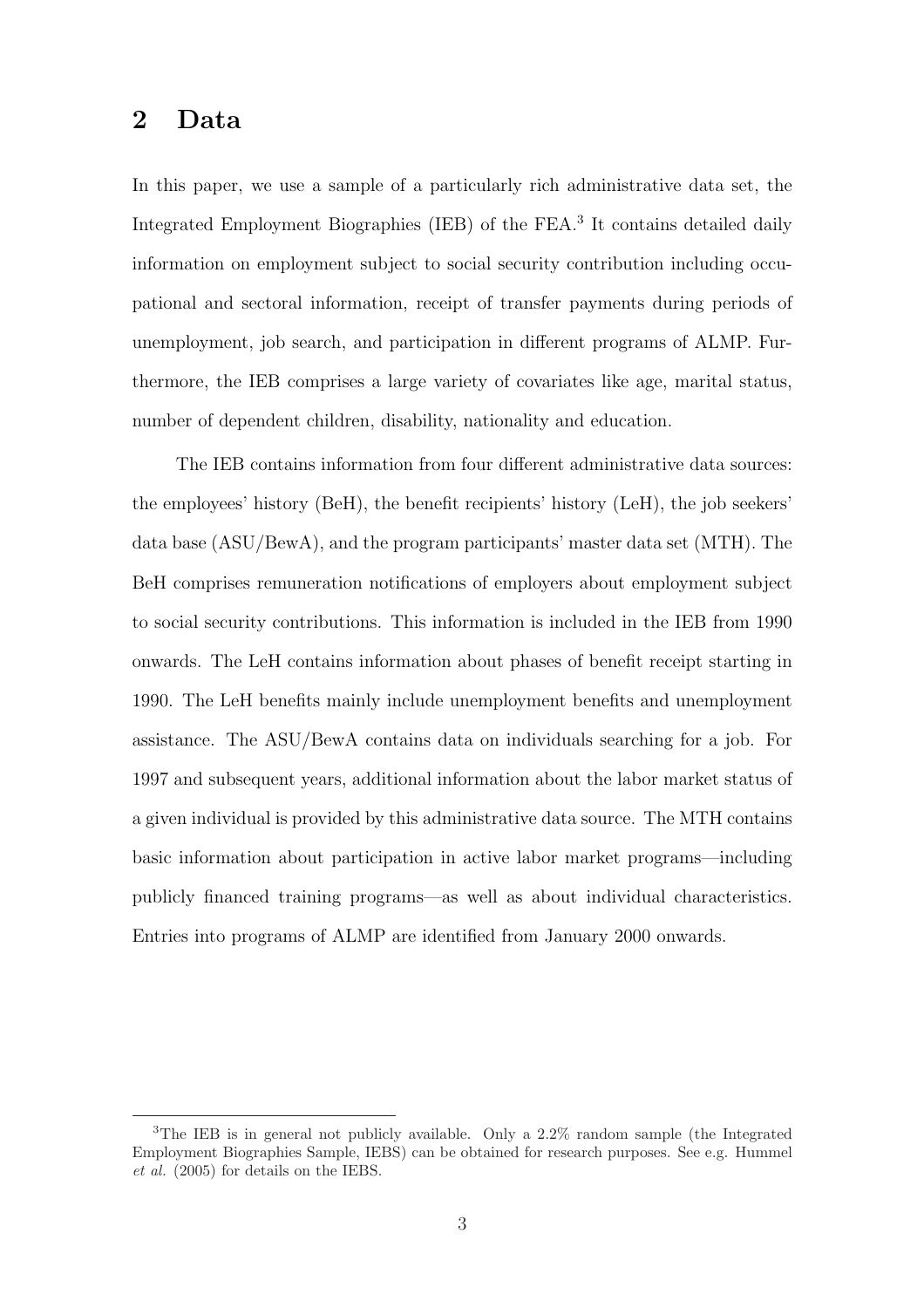Since publicly financed training programs currently in place in Germany are quite heterogenous (especially with respect to content and duration), we concentrate on two particular types in what follows:

- Type 1: occupation-related or general training, and
- Type 2: group training with occupation-related certificate.

With respect to the number of participants, the the former type represents the most important short-term and the latter the most important long-term program.

Participants in type 1 learn specific skills required for a certain vocation (e.g. computer-aided design for a technician/tracer) or receive qualifications that are of general vocational use (e.g. MS Office, computer skills). Numerically, this type constitutes the most important type among all publicly financed training programs. In 2002, roughly 60% of all participants in training programs were assigned to this type. Figure 2 shows that this measure is short-term oriented with a median duration of about 8 months for participants entering in 2000 and 2001. About 20% of those participants finished the scheme at exactly 12 months, while only about 8% leave the program later in time.

Type 2 is a group training measure aiming to provide an occupation-related certificate. More specifically, a group of participants attends the same retraining measure at an educational institution. The measure also includes periods of practical training in certified companies/organizations. The aim is to provide participants a vocational degree by passing an examination at the respective chamber. The median duration of this type is almost 24 months (see Figure 2). A comparatively large number of participants finishes the measure exactly at 24 or 36 months, respectively.

Our sample of participants in these two program types consists of about 280 unemployed persons per quarter entering the respective type, i.e., we observe more than 2.200 participants per program type for the years 2000 and 2001. This sample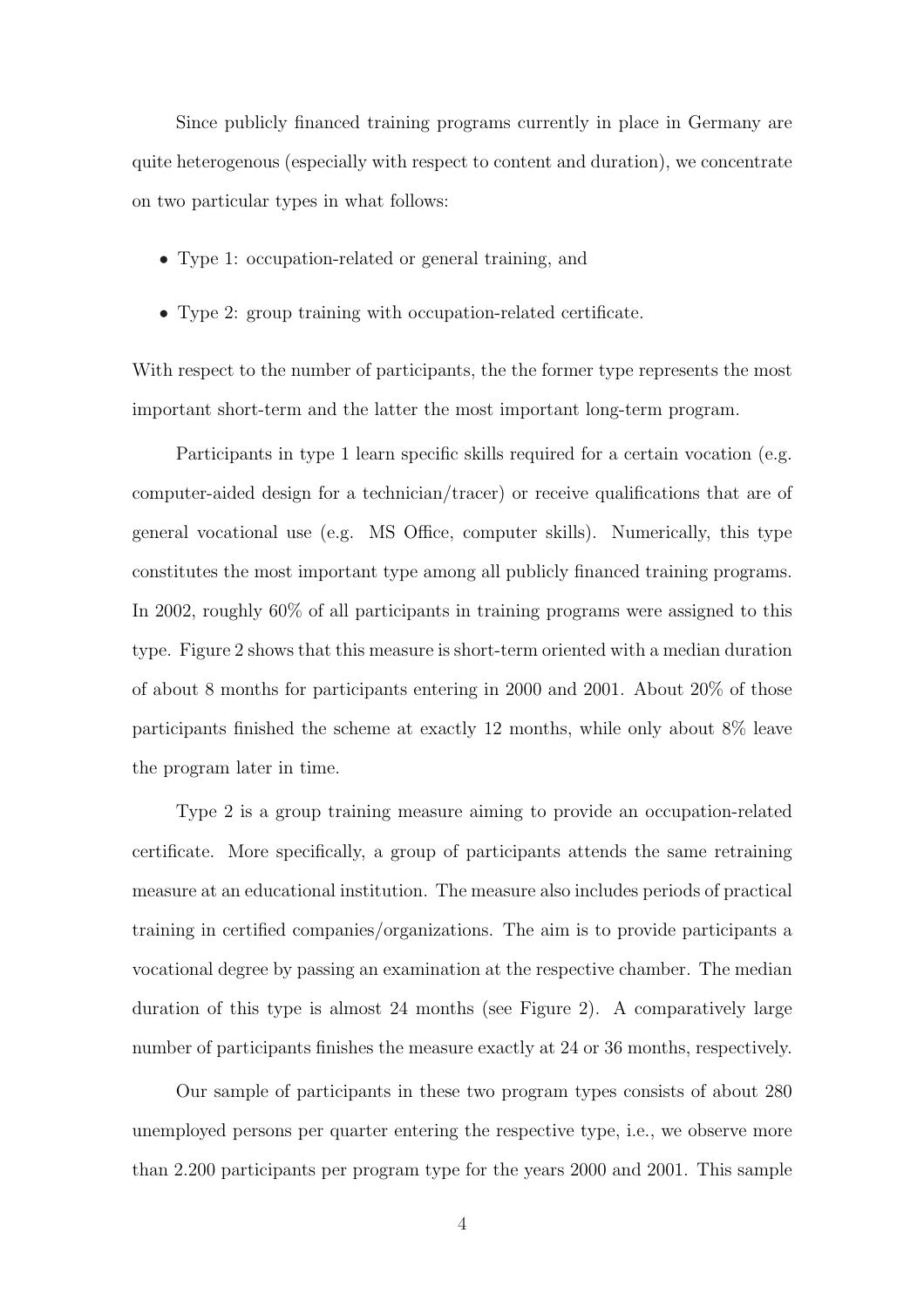allows us to draw conclusions on the average participant starting a program in this period of time.<sup>4</sup>

In order to apply the matching approach as described in section 3, 80 nonparticipants were drawn per participant. Those individuals had to be in the same labor market status as the corresponding participant prior to program entry, i.e., they had to be unemployed for the same duration. In this context, unemployment is defined as being not regularly employed. Non-participants are in addition required to not having participated in the respective type of publicly financed training program before and in the quarter of the participant's program entry. Moreover, the nonparticipants are required to live in the same regional type and to have the same gender as the participant. Finally, both participants and non-participants are aged between 17 and 65 years.<sup>5</sup>

As we focus on the effect heterogeneity of program participation with respect to gender and vocational education, we divide our sample into four sub-samples per program type, consisting of male and female participants and non-participants with and without a vocational degree, respectively. About 43% of the participants in program type 2 have no vocational degree, while this share with roughly 22% is much lower among participants in program type 1 (see Table 1). This difference can be explained by the fact that program type 2 leads to a vocational degree—it should thus be relatively more attractive for low-qualified individuals.

The success of program participation is evaluated by taking three different outcome measures into account: (i) unemployment, (ii) employment, and (iii) support. Individuals are regarded as unemployed if they are officially registered as

<sup>4</sup>The number of participants entering a program differs between the analyzed quarters. We take this into account by applying corresponding weights for the calculation of the average treatment effects on the treated.

<sup>&</sup>lt;sup>5</sup>One could argue for stricter age restrictions, for example because of early retirement regulations in Germany. However, if one is interested in the average effects of the treatment on the treated and there are participants older than 55 or 60 years, there is no reason to exclude these individuals.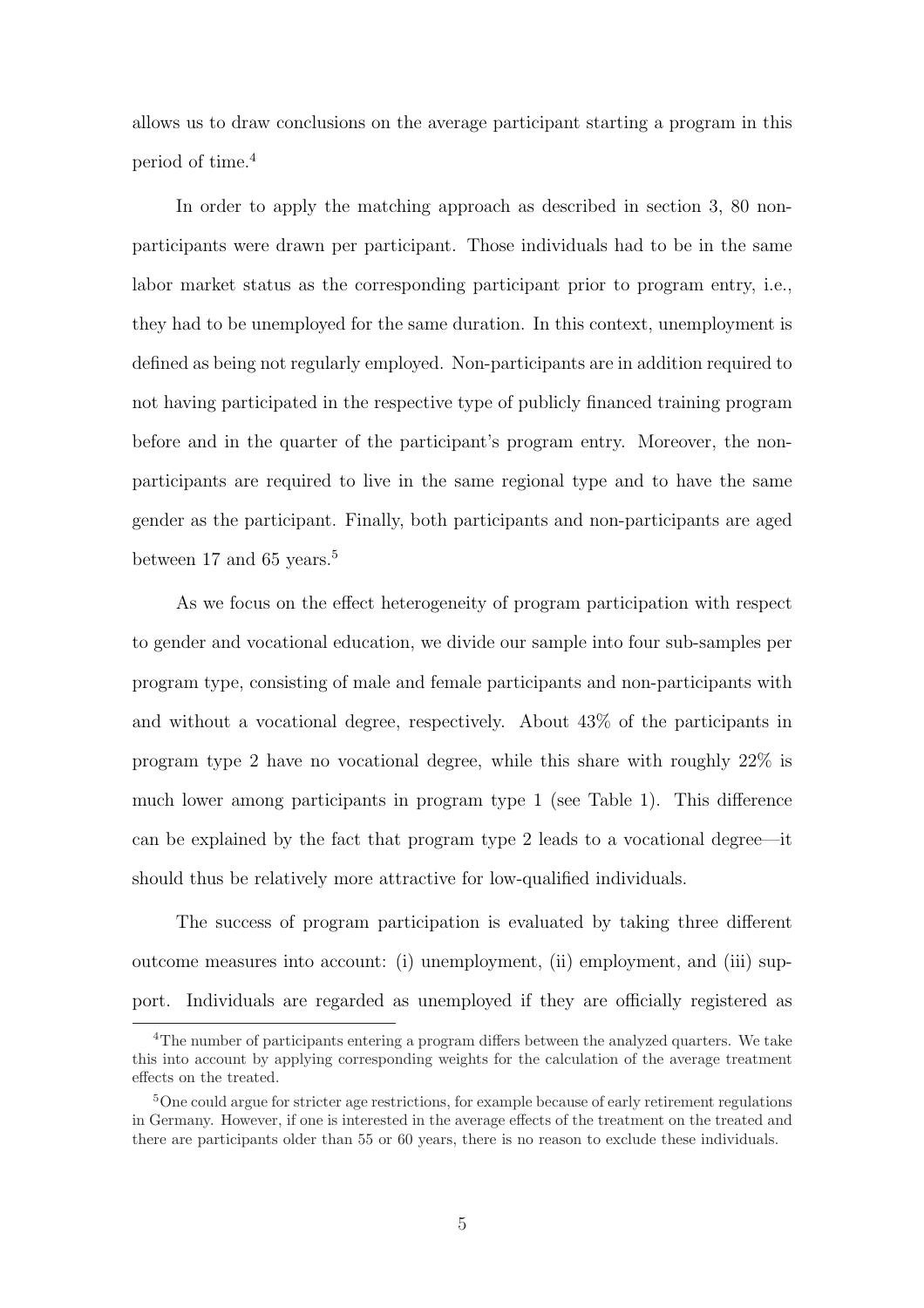unemployed and—simultaneously—seeking for a job. On the other hand, employment only refers to jobs in the primary labor market. For instance, participation in job creation schemes and short-time employment (alone) are not included in this outcome measure. Since our definition of unemployment is a rather narrow one, we additionally look at the receipt of any kind of support as a third outcome measure to complement our analysis. These outcomes are measured starting at the (fictitious) program entry over a maximum period of 48 months.

#### 3 Evaluation Approach

Ideally, one would like to compare the outcomes for the individuals participating in publicly financed training programs  $(Y^1)$  with the outcomes for the same individuals if they had not participated  $(Y^0)$ . If D denotes participation in this context—where  $D = 1$  if a person participates in the program and  $D = 0$  otherwise—the actual outcome for individual  $i$  can be written as:

$$
Y_i = Y_i^1 \cdot D_i + Y_i^0 \cdot (1 - D_i) \tag{1}
$$

The individual treatment effect would then be given by the difference  $\Delta_i = Y_i^1 - Y_i^0$ . However, it is impossible to calculate this difference because one of the outcomes is unobservable. Instead, the evaluation literature concentrates on population average gains from treatment—usually on the average treatment effect on the treated (ATT or  $\Delta_{ATT}$ ) which is formally given by:

$$
\Delta_{ATT} = E(\Delta|D=1) = E(Y^1|D=1) - E(Y^0|D=1) . \tag{2}
$$

It is the principle task of any evaluation study to find a credible estimate for the second term on the right hand side of equation (2), which is unobservable.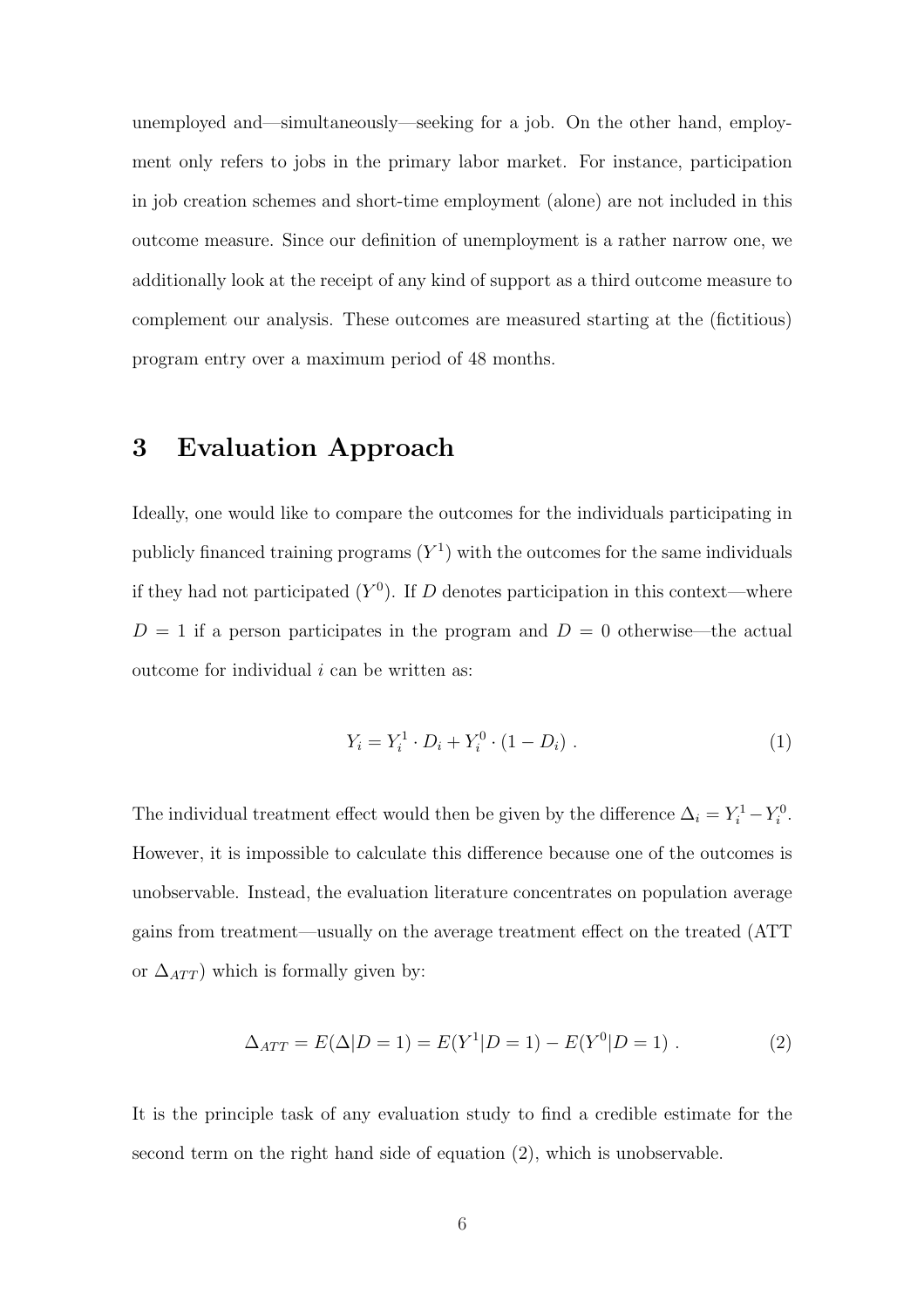One possible solution could be to simply compare the mean outcomes of participants and non-participants. However, if  $E(Y^0|D=1) \neq E(Y^0|D=0)$ , estimating the ATT by the difference between the subpopulation means of these two groups will yield a selection bias. On the other hand, if treatment assignment is *strongly ignorable*, i.e., if selection is on observable characteristics  $X$  (unconfoundedness or conditional independence assumption, CIA), and if observable characteristics of participants and non-participants overlap (common support), the matching estimator is an appealing choice to estimate the desired counterfactual (Rosenbaum and Rubin, 1983). Under these conditions, the distribution of the counterfactual outcome  $Y^0$  for the participants is the same as the observed distribution of  $Y<sup>0</sup>$  for the comparison group *conditional on the vector of covariates*  $X$ . Formally,

$$
E(Y0|X, D = 1) = E(Y0|X, D = 0).
$$
\n(3)

Entering this relation into (2) allows estimating the ATT by comparing mean outcomes of matched participants and non-participants.

Rosenbaum and Rubin (1983) moreover show that if treatment assignment is strongly ignorable *given*  $X$ , it is also strongly ignorable *given any balancing score* that is a function of X<sup>6</sup>. One possible balancing score is the propensity score  $P(X)$ , i.e. the probability of participating in a given program.

There are several propensity score matching methods suggested in the literature.<sup>7</sup> Based on the characteristics of our data, we opt to apply nearest-neighbor (NN) matching without replacement. This matching method has the advantage of being the most straightforward matching estimator: a given participant is matched with a non-participant who is closest in terms of the estimated propensity score.

<sup>6</sup>When there are many covariates, it is impractical to match directly on covariates because of the curse of dimensionality. See e.g. Zhao (2005) for some comments on this problem.

<sup>7</sup>See e.g. Caliendo and Kopeinig (2006) for an overview.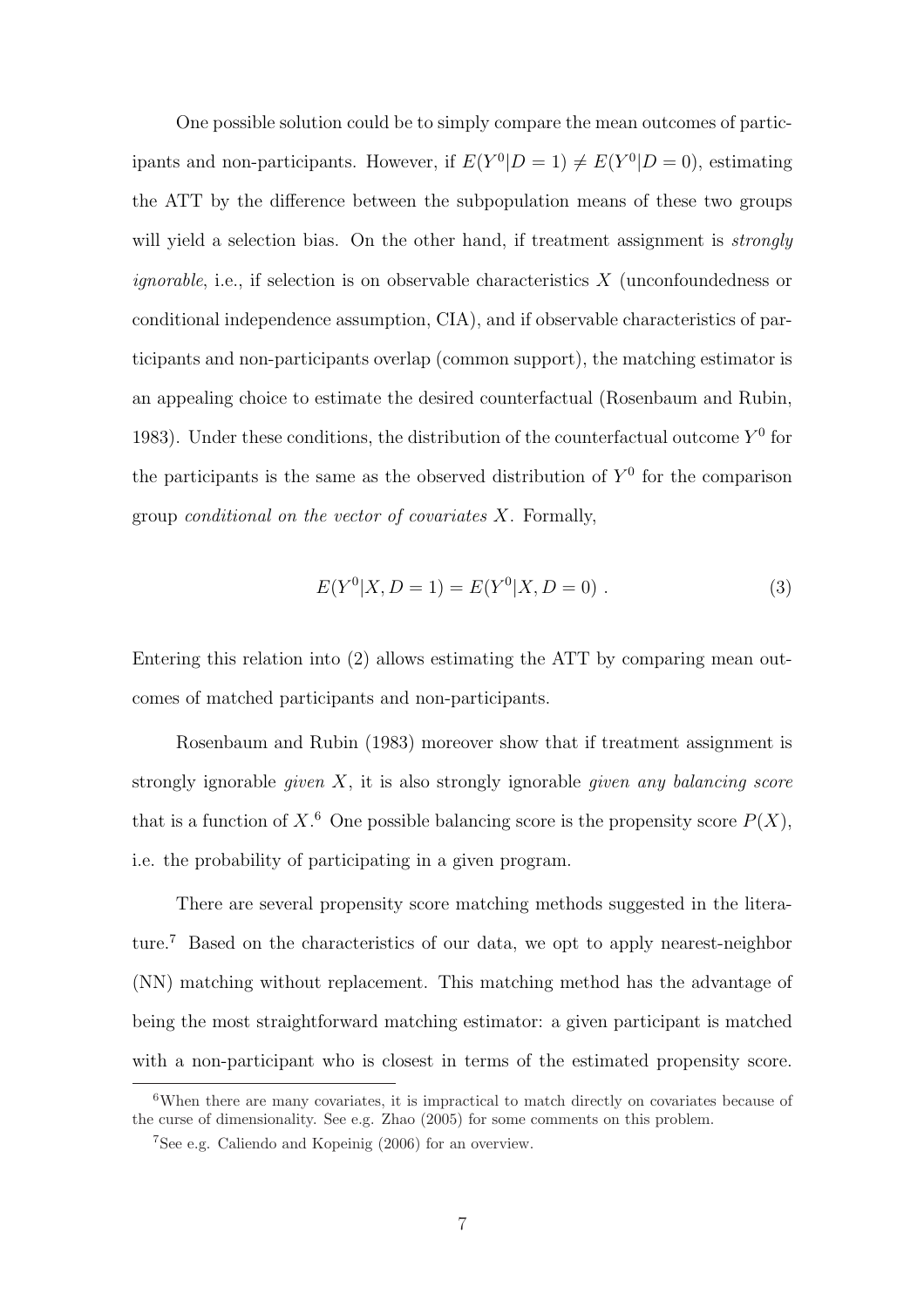We avoid an increased variance of the estimator as we match without replacement (Smith and Todd, 2005). Hence, the constructed counterfactual outcome is based only on distinct non-participants.

For the variance of the estimated treatment effects, we apply the approximation suggested by Lechner (2001, 2002). The following formula applies for nearest neighbor matching without replacement:

$$
Var(\hat{\Delta}_{ATT}) = \frac{1}{N} \cdot \left( Var(Y^1 | D = 1) + Var(Y^0 | D = 0) \right), \qquad (4)
$$

where N is the number of matched pairs.

The probability of treatment in the two program types under consideration is estimated conditional on a number of observable characteristics using binary probit models with participation as the dependent variable.<sup>8</sup> We run these regressions separately for different sub-samples of participants and non-participants according to program type, gender, and level of vocational education. After estimating the propensity score we match each participant with a distinct non-participant by exact covariate matching plus propensity score matching. The variables used for exact matching are previous duration of unemployment and quarter of (fictitious) program entry.<sup>9</sup> Therefore, we stratify the sub-samples by these variables first, and then implement propensity score matching for each cell without replacing the matched non-participant.

This procedure ensures that matched participants and non-participants (i) are previously unemployed for the same duration at the (fictitious) program entry, and (ii) are (fictitiously) entering the program in the same quarter. While the latter condition simply makes sure that seasonal influences are held constant and

<sup>8</sup>The exact specifications are not reported here, but are available from the authors upon request.

<sup>9</sup>Of course, this matching algorithm is performed only within the different sub-samples the estimated propensity scores are based on.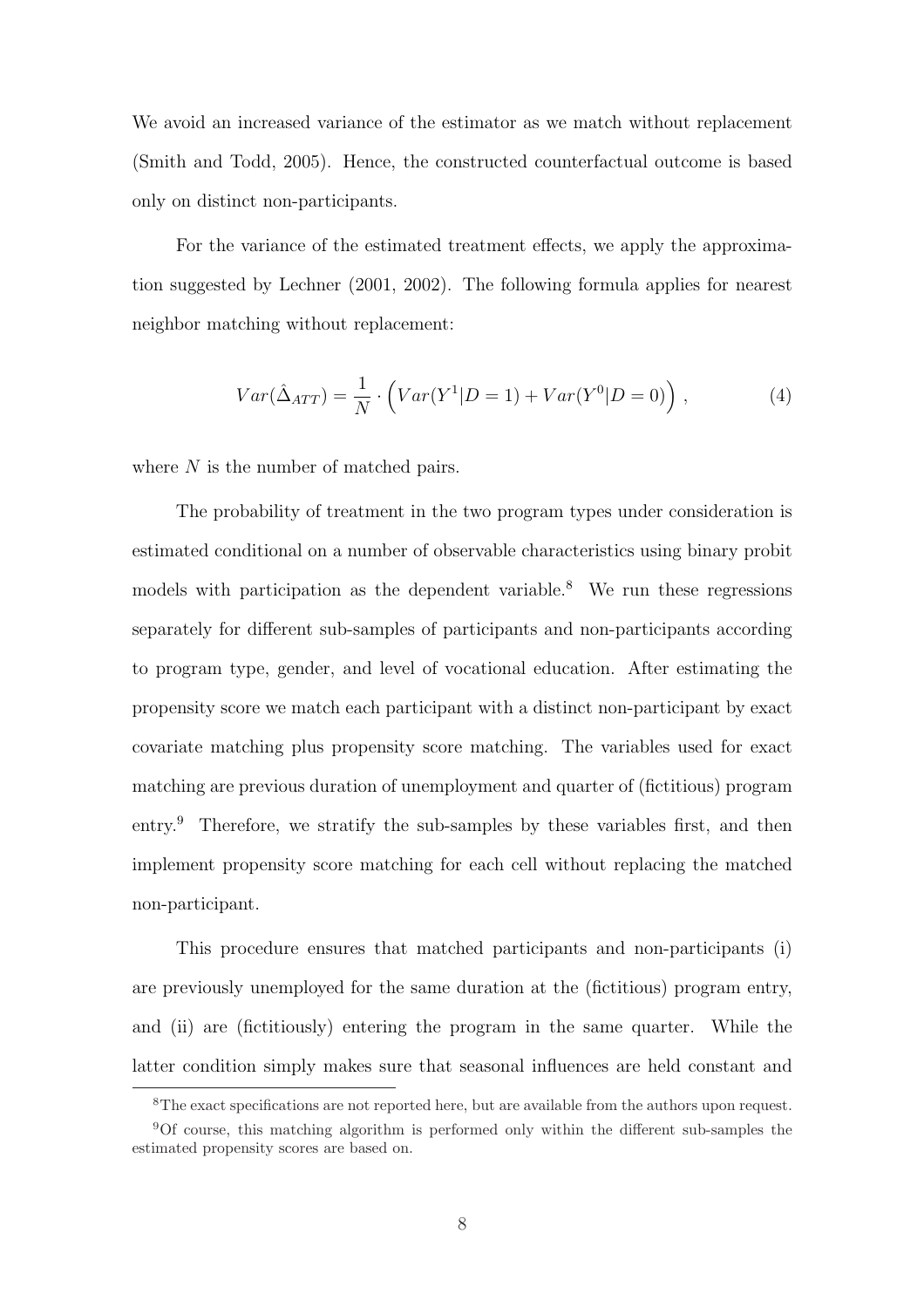that the observation period is the same for matched pairs, the former condition builds on similar arguments as e.g. Sianesi (2004) or Fitzenberger et al. (2006) put forward. However, we use program entry as our point of reference rather than following entrants into unemployment over time (inflow sample into unemployment). Our approach thus allows us to estimate the ATT for average participants in given program types in 2000 and 2001 as opposed to the ATT for participants in given program types after a certain period of unemployment. Importantly, exact matching on the previous unemployment duration only considers the past up to the (fictitious) entry into the given program—future outcomes are not considered in this context.<sup>10</sup>

After forming the matched pairs, a suitable way to assess the matching quality is comparison of the standardized bias before matching,  $SB^b$ , to the standardized bias after matching,  $SB^a$ . The standardized biases are defined as

$$
SB^b = \frac{(\overline{X}_1 - \overline{X}_0)}{\sqrt{0.5 \cdot (V_1(X) + V_0(X))}} \; ; \; SB^a = \frac{(\overline{X}_{1M} - \overline{X}_{0M})}{\sqrt{0.5 \cdot (V_{1M}(X) + V_{0M}(X))}} \; , \qquad (5)
$$

where  $X_1$  ( $V_1$ ) is the mean (variance) in the treated group before matching and  $X_0$  $(V_0)$  the analogue for the comparison group.  $X_{1M}$   $(V_{1M})$  and  $X_{0M}$   $(V_{0M})$  are the corresponding values after matching (Rosenbaum and Rubin, 1985). Following the example of Sianesi (2004) we also re-estimate the propensity score on the matched sample to compute the pseudo- $R^2$  before and after matching.

These measures suggest that the quality of our matching procedures is quite satisfactory. The percentage bias of a number of covariates are appreciably reduced and any significant differences in these covariates disappear after matching. Moreover, the mean standardized bias of the matched samples are noticeably smaller than that of the unmatched sample. Likewise, the pseudo- $R^2$  after matching are fairly low and decrease substantially compared to before matching. This is what

 $10$ In particular, non-participants can potentially participate in the given program type *after* the (fictitious) program entry.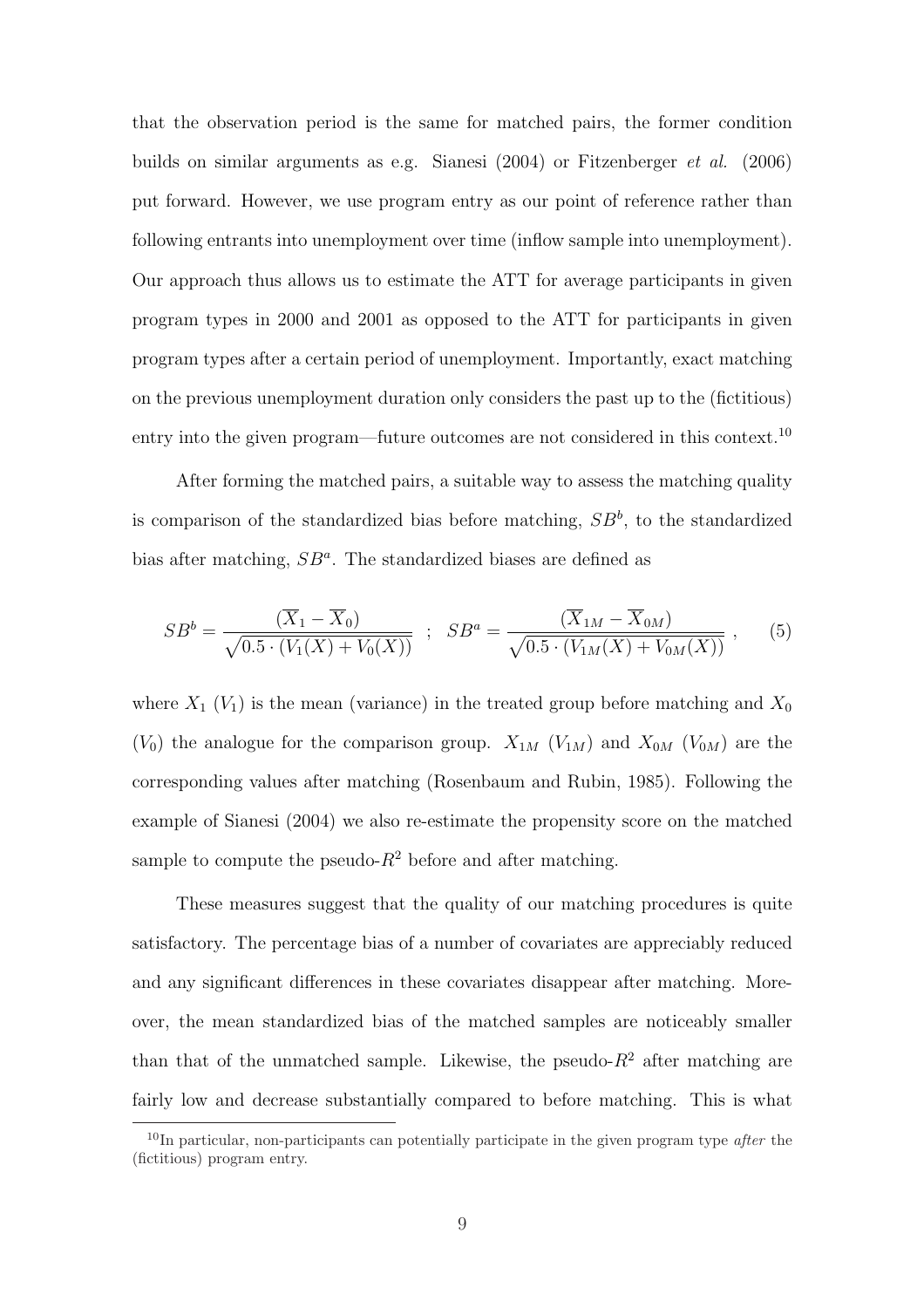we should expect considering that after matching there should not be any systematic differences in the distribution of covariates between participants and matched non-participants. This test of the matching quality makes us confident to estimate meaningful treatment effects on the basis of nearest neighbor matching without replacement.

## 4 Results

After applying the matching approach as described, the ATT can be calculated as the difference in mean outcomes between the groups of matched participants and non-participants. Below, we present estimates of differences in employment, unemployment, and support probabilities for a period of 48 month after the (fictitious) program entry, calculated every fortnight. We thus follow the prevailing approach in the recent evaluation literature.<sup>11</sup>

By doing so, we have to take into account the possible occurrence of lock-in effects for the group of participants. While participating—or being 'locked-in' in the program—individuals probably reduce their search activities for new jobs. But we also expect an opposing effect: an increased employment probability through the program. Therefore, the net program effect consists of these two components (van Ours, 2004) which generally cannot be disentangled.

As displayed in Figure 3 (upper left), participation in type 1 generally has a positive impact on the probability of being employed starting in month 12 after the program entry. In previous months, the impact of being locked-in in the program leads to significantly negative estimated ATT. In subsequent months, the observed positive treatment effect is usually statistically significant with a point estimate of about 5 percentage points. However, looking at sub-groups with respect to gender

<sup>&</sup>lt;sup>11</sup>A different approach concentrates on treatment effects only after the end of the program. For advantages and disadvantages of both approaches see e.g. Caliendo and Kopeinig (2006).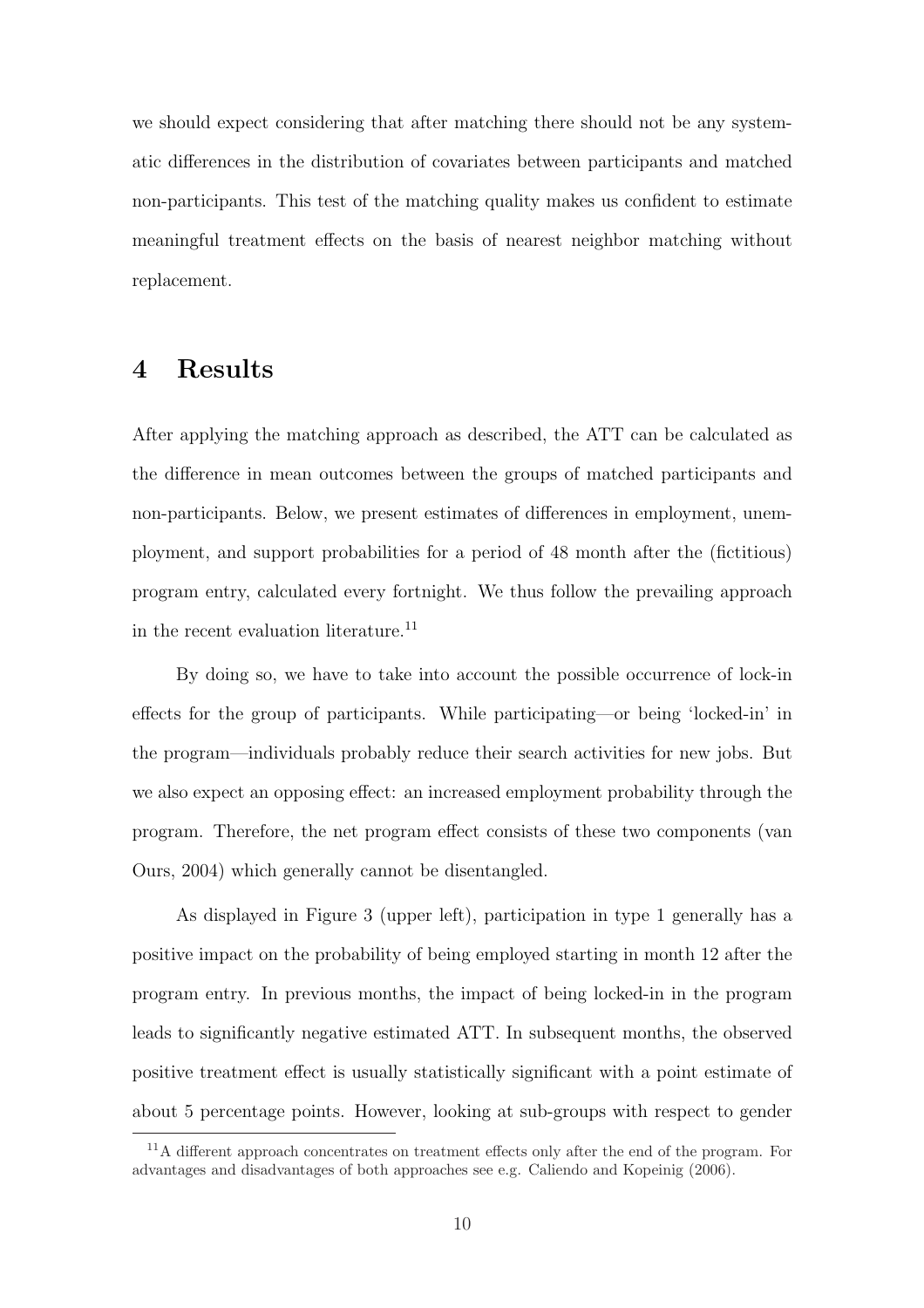and vocational education, some heterogeneity in program effects becomes apparent. The program effect is consistently larger for women and for individuals without a vocational degree (Figure 3, lower left and upper right). Therefore, the largest estimated ATT on the probability of being employed can be observed for women without a vocational degree (Figure 3, lower right).

A rather similar picture arises in Figure 4. Although the impacts of type 1 on unemployment probabilities are in general smaller than on employment probabilities, the estimated ATT again appear to be larger for women and for individuals without a vocational degree. Moreover, the estimated ATT on the probability of receiving any kind of support confirm these findings. In fact, Figure 5 virtually mirrors the effects that can be observed with respect to employment probabilities.

The estimated ATT on employment probabilities for type 2 are displayed in Figure 6. In general (upper left), participation in this program reduces the probability of being employed after entering the program by a sizeable amount and a rather long period. This is obviously due to the lock-in effect that is usually more important for longer-term programs. Only about 36 months after program entry, a positive impact of participating in this program can be observed. But 4 years after entering the program, participants are about 10 percentage points more likely to be employed than without doing so. This effect is moreover statistically significant.

Comparing this general effect with the estimated ATT for sub-groups in the same fashion as before, heterogeneous effects can be observed also for type 2. While the lock-in effect is of about the same duration and magnitude for all sub-groups, the positive (long-run) impact on employment probabilities seems to be mainly due to female participants. While a consistent picture arises for women irrespective of their level of vocational education, this is not the case for men. In particular, for male participants without a vocational degree statistically significant positive program effects cannot be observed.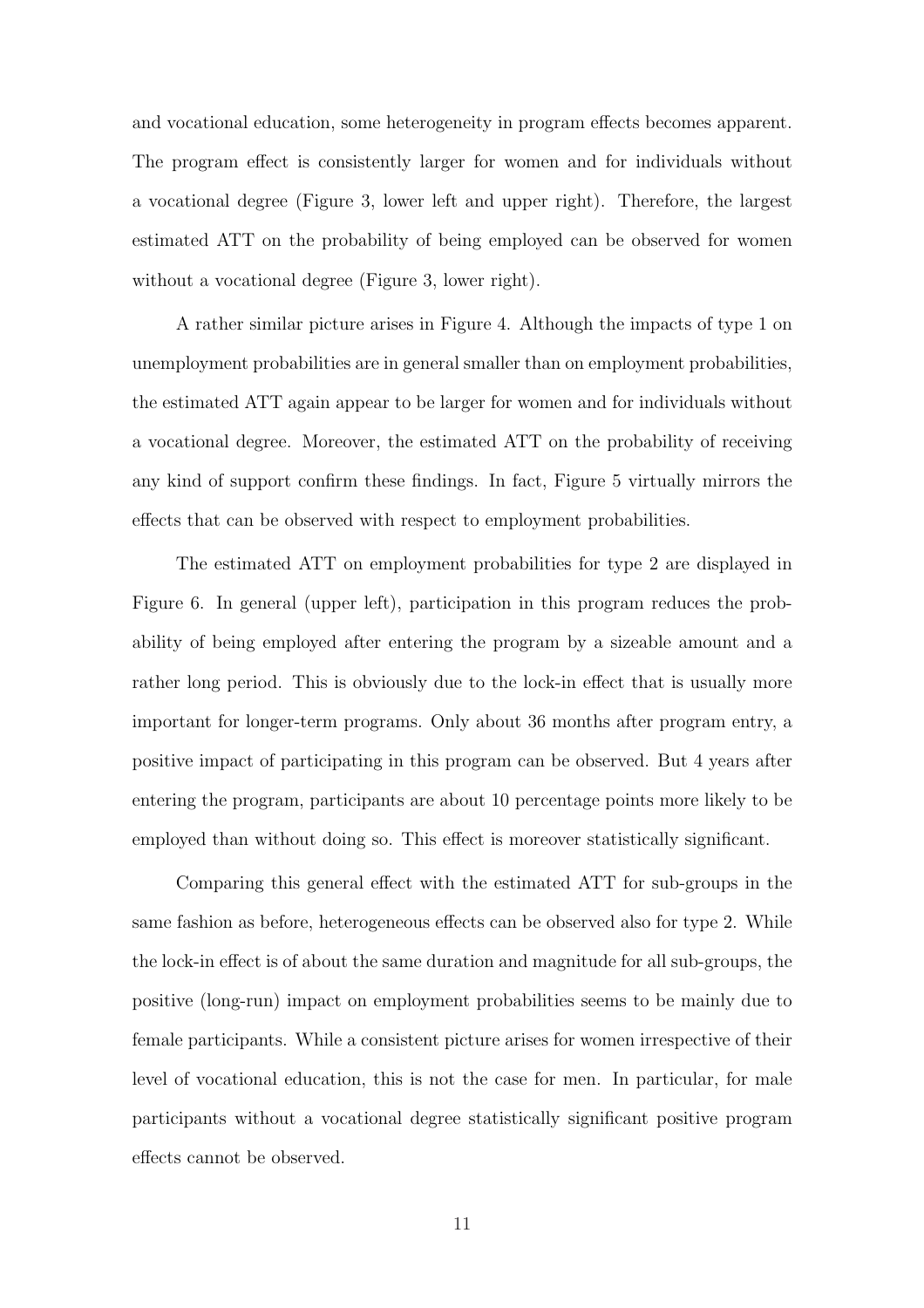The program effects of type 2 on unemployment and support probabilities (Figures 7 and 8) basically mirror the effects on employment probabilities for this program type. Again, the effects on unemployment probabilities seem to be generally smaller than on support probabilities.

#### 5 Conclusion

This paper studies the effects of participation in publicly financed training programs for the unemployed in Germany. Thereby we focus on the average treatment effect on the treated as well as on treatment effects for different sub-groups of participants with respect to vocational education. Considering two program types—the most important short-term and long-term types in terms of the number of participants—we present evidence for heterogeneous effects of program participation on employment, unemployment and support probabilities.

In particular, treatment effects for program type 1 appear to be consistently larger for women and for individuals without a vocational degree—leading to particularly positive effects for women without a vocational degree. In contrast to that, women independently of their level of vocational education are the driving force behind the generally positive long-term impact of program type 2.

Our results are thus—at least in part—conflicting with the strategy of the reform in 2003. While the aim was to increase the effectiveness of publicly financed training programs in Germany, actually the opposite of what was intended could occur by increasingly selecting individuals with comparatively good employment prospects into programs. The heterogeneity in treatment effects we observe for the most important program type—type 1—calls for a rather different strategy: individuals with comparatively bad labor market prospects, namely low-educated persons and especially low-educated women, *should* represent the target group. According to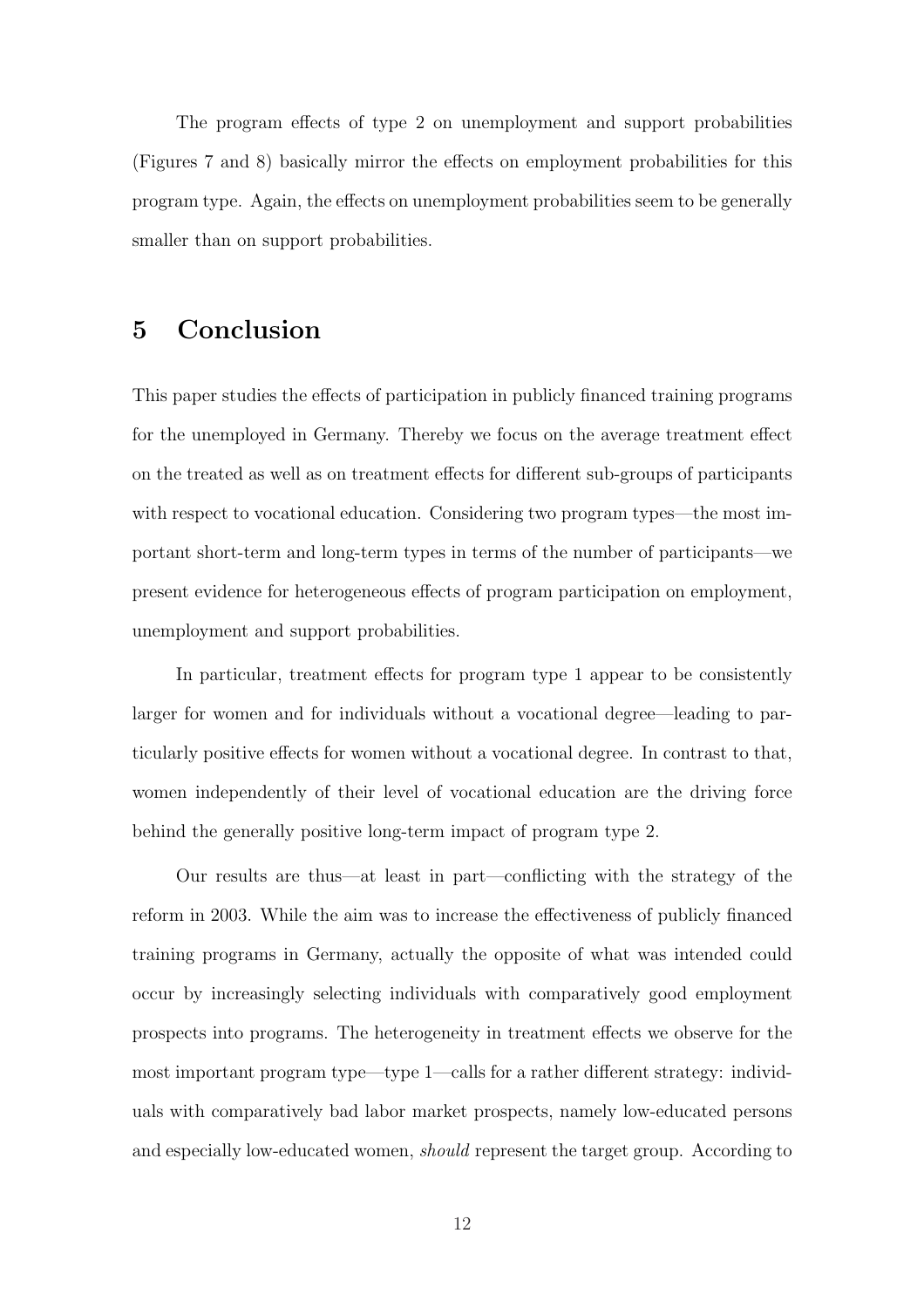our results, this strategy could enhance the effectiveness of this particular program type.<sup>12</sup>

However, our results are based on entrants into programs in 2000 and 2001. Therefore, they can only give a hint about what actually happened by introducing the different elements of the reform in 2003—among others, the elements that affected the selection into programs. It thus remains an open question for future research to present evidence on how the changes in the composition of participants precisely affected the effectiveness of publicly financed training in Germany.

<sup>12</sup>On the other hand, the results for type 2 support the strategy of the reform as participants without any vocational degree—i.e. persons which one would consider to represent the particular target group—do not notably benefit from participating in this program type.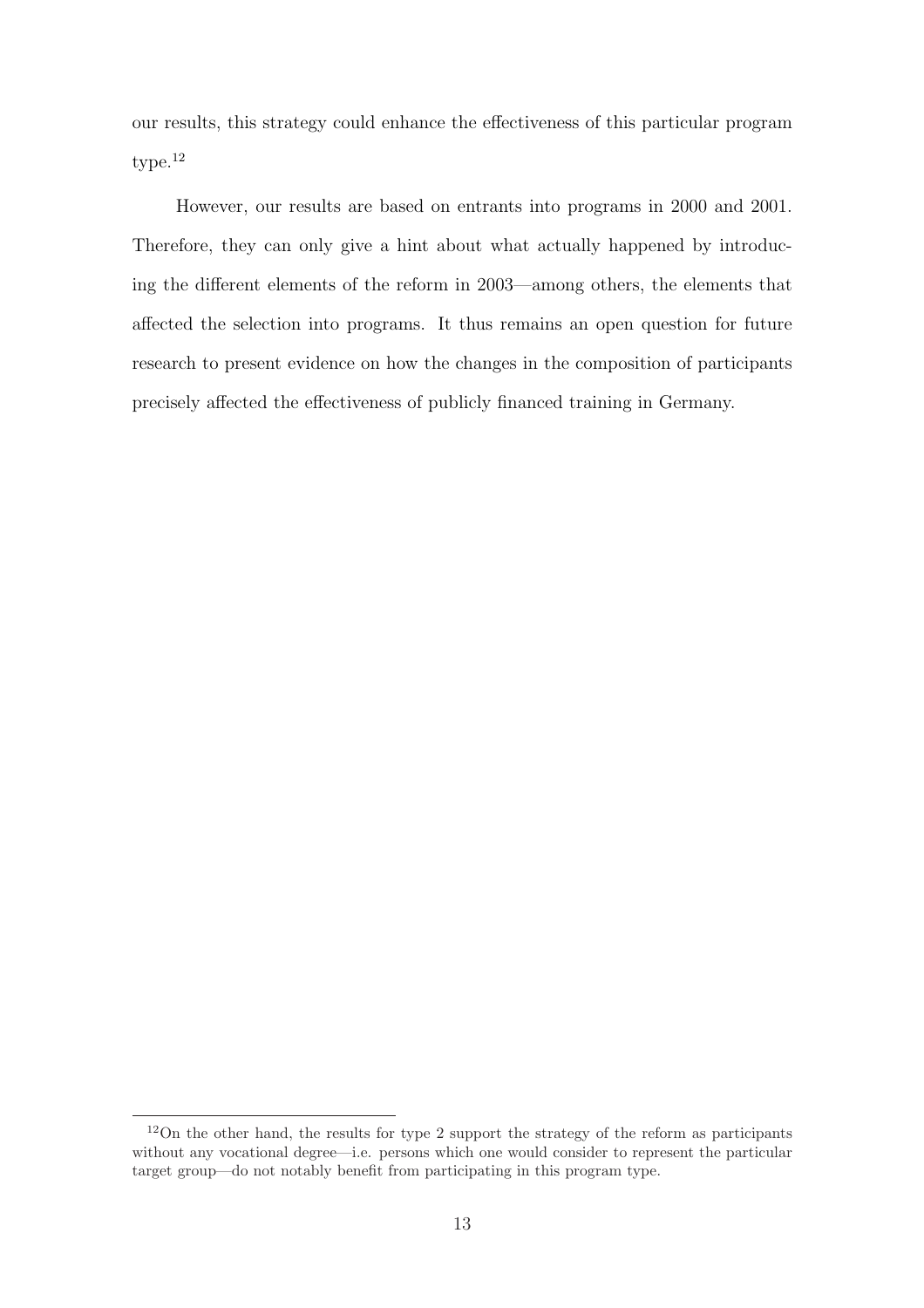## References

- Caliendo, M., R. Hujer, and S. L. Thomsen (2006): "Identifying Effect Heterogeneity to Improve the Efficiency of Job Creation Schemes in Germany,"  $Ap$ plied Economics, forthcoming.
- Caliendo, M., and S. Kopeinig (2006): "Some Practical Guidance for the Implementation of Propensity Score Matching," Journal of Economic Surveys, forthcoming.
- Caliendo, M., and V. Steiner (2005): "Aktive Arbeitsmarktpolitik in Deutschland: Bestandsaufnahme und Bewertung der mikroökonomischen Evaluationsergebnisse," Zeitschrift für ArbeitsmarktForschung,  $38(2-3)$ ,  $396-418$ .
- FITZENBERGER, B., A. OSIKOMINU, AND R. VÖLTER (2006): "Get Training or Wait? Long-Run Employment Effects of Training Programs for the Unemployed in West Germany," IZA Discussion Paper, 2121.
- Fitzenberger, B., and H. Prey (2000): "Evaluating Public Sector Sponsored Training in East Germany," Oxford Economic Papers, 52, 497–520.
- Grubb, D., and J. Martin (2001): "What works and for whom? A review of OECD countries' experiences with active labour market policies," Swedish Economic Policy Review, 8, 9–56.
- HÜBLER, O. (1997): "Evaluation beschäftigungspolitischer Maßnahmen in Ostdeutschland," Jahrbücher für Nationalökonomie und Statistik, 216, 21–44.
- HUJER, R., S. L. THOMSEN, AND C. ZEISS (2006): "The Effects of Vocational Training Programmes on the Duration of Unemployment in Eastern Germany," Allgemeines Statistisches Archiv, 90, 299–322.
- HUJER, R., AND M. WELLNER (2000): "Berufliche Weiterbildung und individuelle Arbeitslosigkeitsdauer in West- und Ostdeutschland: Eine mikroökonometrische Analyse," Mitteilungen aus der Arbeitsmarkt- und Berufsforschung, 33, 405–419.
- HUMMEL, E., P. JACOBEBBINGHAUS, A. KOHLMANN, M. OERTEL, C. WÜBBEKE, AND M. ZIEGERER (2005): "Stichprobe der Integrierten Erwerbsbiographien, IEBS 1.0," FDZ Datenreport, 6.
- Kluve, J. (2006): "The Effectiveness of European Active Labor Market Policy," IZA Discussion Paper, 2018.
- Kraus, F., P. A. Puhani, and V. Steiner (1999): "Employment Effects of Publicly Financed Training Programs, The East German Experience," Jahrbücher für Nationalökonomie und Statistik, 219, 216–248.
- Lechner, M. (1999): "Earnings and Employment Effects of Continuous Off-the-Job Training in East-Germany after Unification," Journal of Business Economic Statistics, 17, 74–90.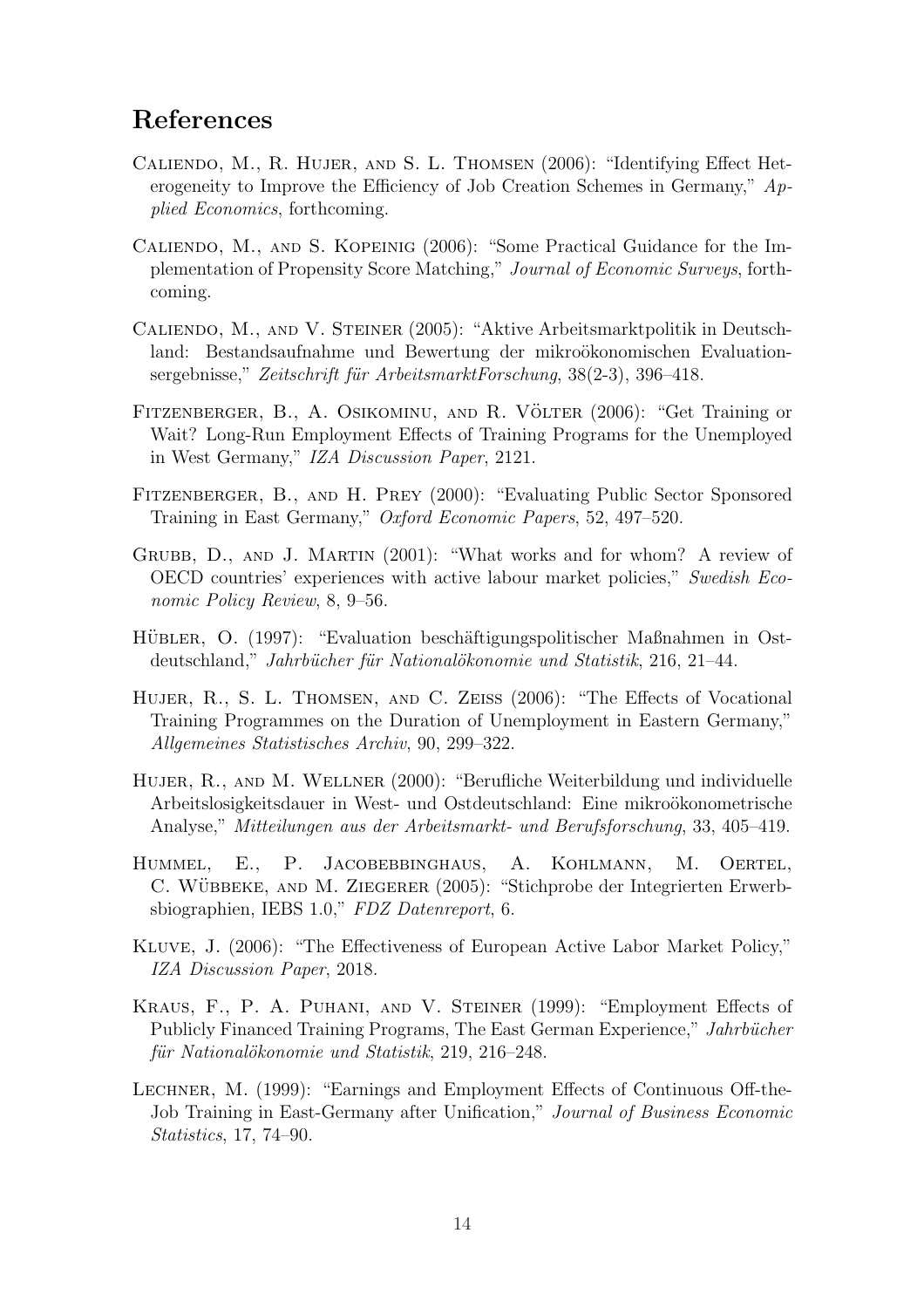(2000): "An Evaluation of Public-Sector-Sponsored Continuous Vocational Training Programs in East Germany," Journal of Human Resources, 35, 347–375.

(2001): "Identification and estimation of causal effects o fmultiple treatments under the conditional indipendence assumption," in *Econometric Evalu*ation of Labour Market Policies, ed. by M. Lechner, and F. Pfeiffer, pp. 1–18. Physica-Verlag, Heidelberg.

(2002): "Some practical issues in the evaluation of heterogeneous labour market programmes by matching methods," Journal of the Royal Statistical Society, Series A, Statistics in Society, 165, 59–82.

Lechner, M., R. Miquel, and C. Wunsch (2005a): "The Curse and Blessing of Training the Unemploymed in a Changing Economy. The Case of East Germany After Unification," IAB Discussion Paper, 14.

(2005b): "Long-Run Effects of Public Sector Sponsored Training in West Germany," IAB Discussion Paper, 3.

ROSENBAUM, P., AND D. RUBIN (1983): "The Central Role of the Propensity Score in Observational Studies for Causal Effects," Biometrika, 70, 41–55.

(1985): "Constructing a Control Group Using Multivariate Matched Sampling Methods that Incorporate the Propensity Score," The American Statistican, 39, 33–38.

Sianesi, B. (2004): "An Evaluation of the Active Labor Market Programmes in Sweden," The Review of Economics and Statistics, 86(1), 133–155.

- SMITH, J. A., AND P. E. TODD (2005): "Does Matching Overcome LaLonde's Critique of Non-Experimental Estimators?," Journal of Econometrics, 125(1-2), 305–353.
- van Ours, J. C. (2004): "The Locking-in Effect of Subsidized Jobs," Journal of Comparative Economics, 32(1), 37–55.
- Zhao, Z. (2005): "Sensitivity of Propensity Score Methods to the Specifications," IZA Discussion Paper, 1873.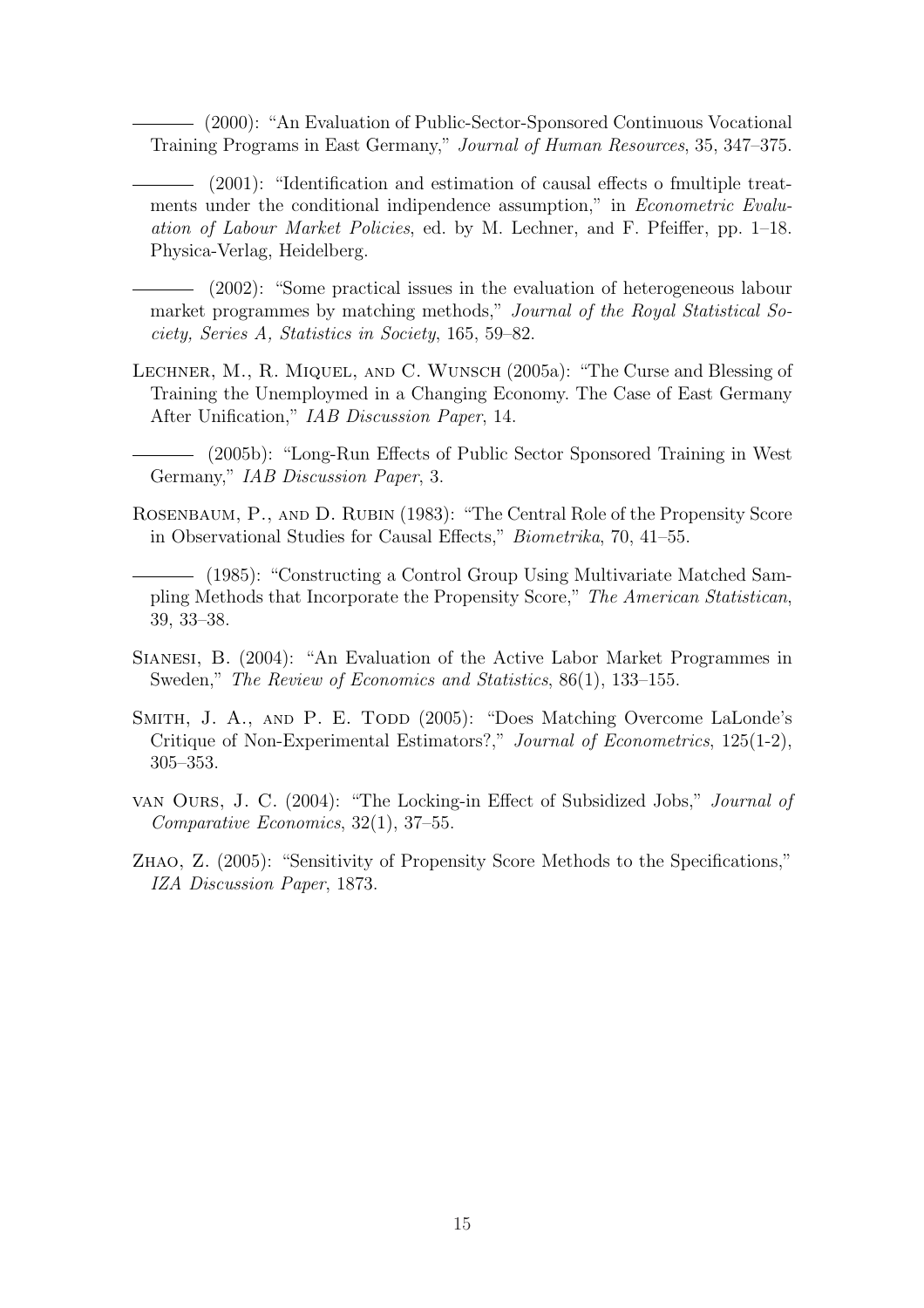

Figure 1: Entrants in Publicly Financed Training Programs (2000–2005).

Source: Federal Employment Agency (FEA).

Table 1: Sub-Samples of Participants by Program Type.

| Variable                              | Type 1 | Type 2 |
|---------------------------------------|--------|--------|
| Male                                  | 0.4976 | 0.5344 |
| Female                                | 0.5024 | 0.4656 |
| No vocational degree                  | 0.2151 | 0.4292 |
| Any vocational degree                 | 0.7849 | 0.5708 |
| Male $\times$ No vocational degree    | 0.1247 | 0.2555 |
| Female $\times$ No vocational degree  | 0.0903 | 0.1737 |
| Male $\times$ Any vocational degree   | 0.3729 | 0.2789 |
| Female $\times$ Any vocational degree | 0.4121 | 0.2919 |
| $\#$ observations                     | 2,269  | 2,309  |



Figure 2: Actual Program Durations (Participants 2000/2001).

Source: IEB, own calculations.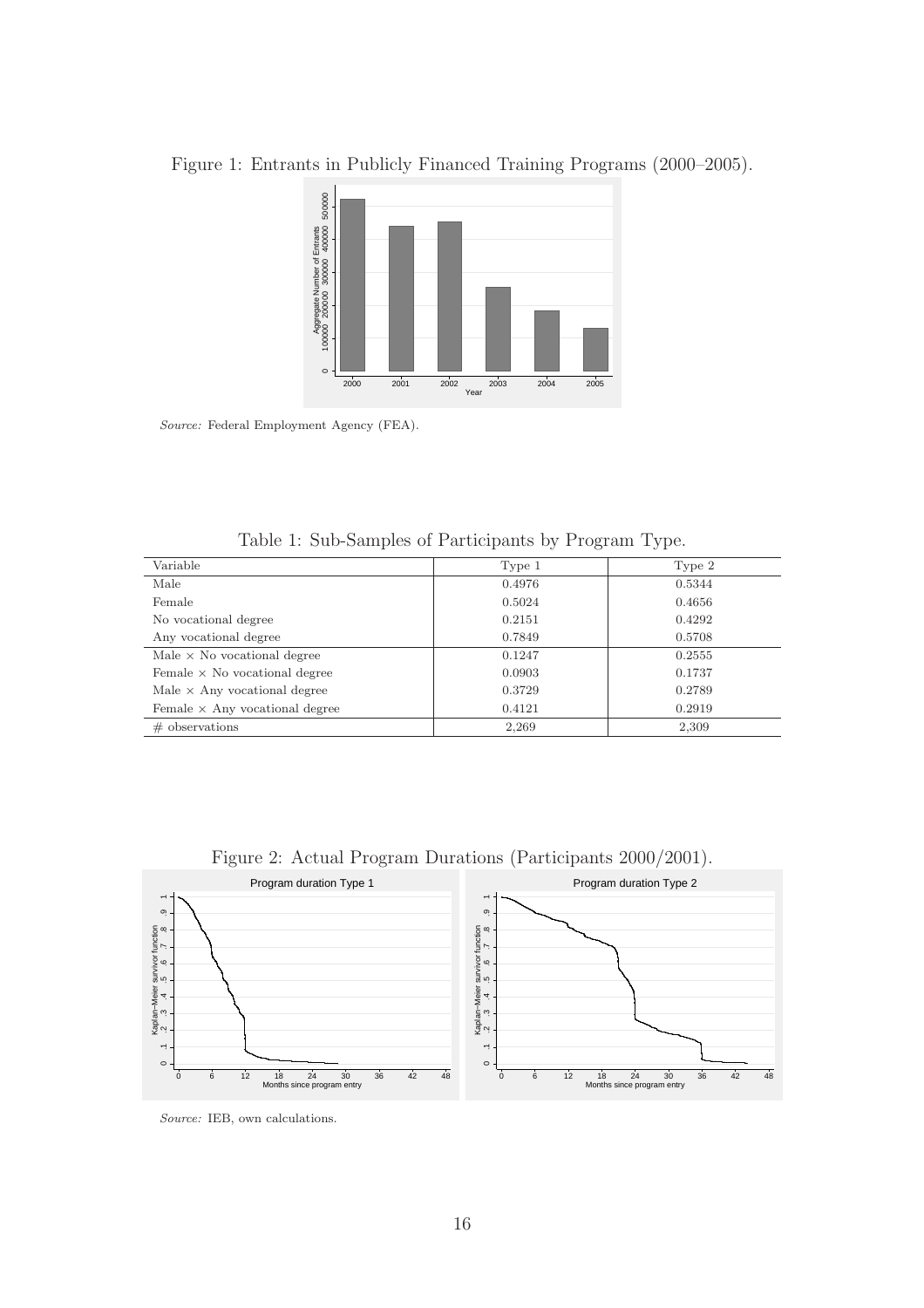

Source: IEB, own calcualations.



Figure 4: Unemployment Probabilities Type 1.

Source: IEB, own calcualations.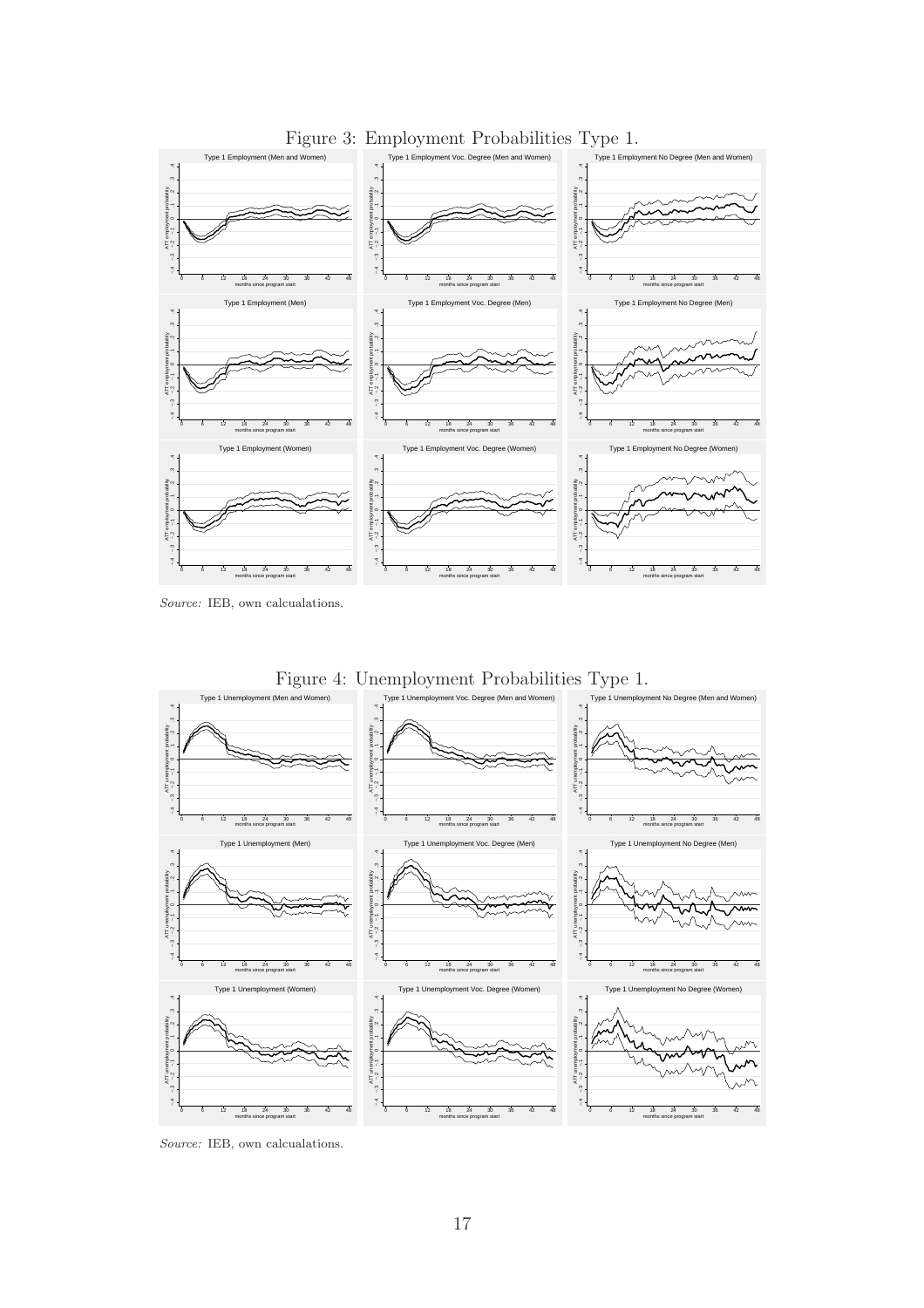

Figure 5: Support Probabilities Type 1.

Source: IEB, own calcualations.



Source: IEB, own calcualations.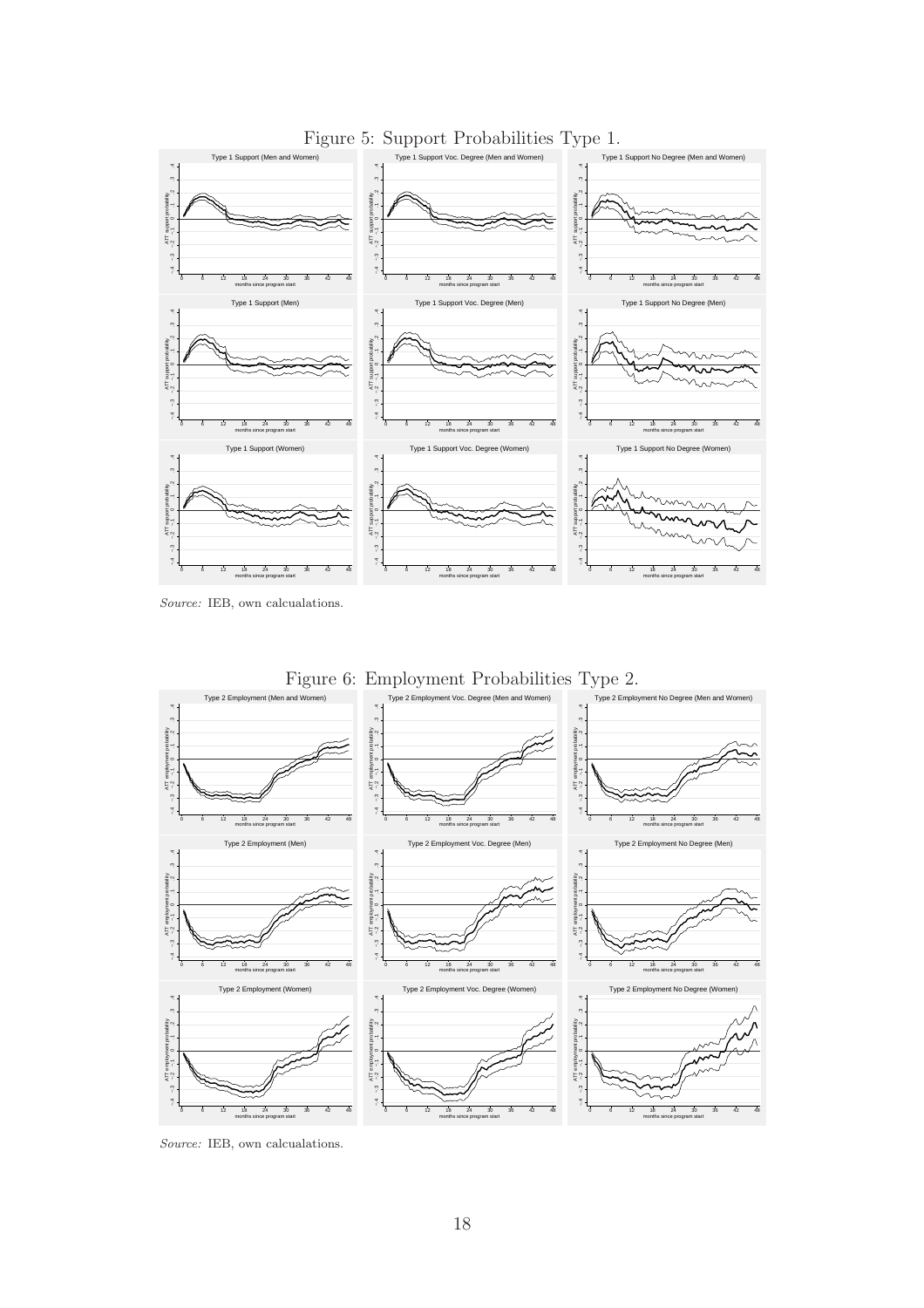

Source: IEB, own calcualations.

![](_page_19_Figure_2.jpeg)

Source: IEB, own calcualations.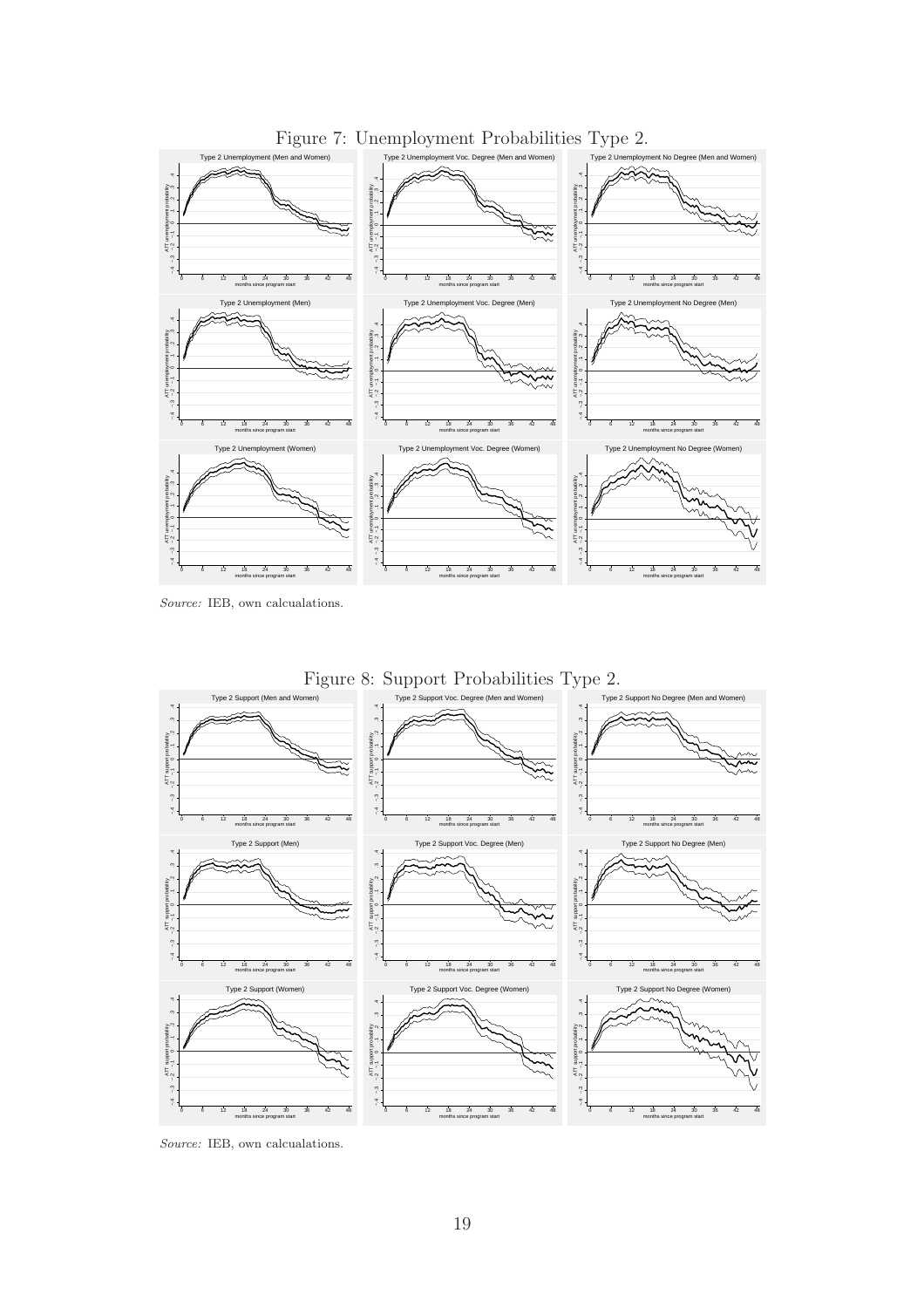| Socio-demographic characteristics<br>German<br>Married<br>Variable<br>Age                                                                                                                                                             |                                   |                |                           |                                           |                |                |                                            |                           |                  |
|---------------------------------------------------------------------------------------------------------------------------------------------------------------------------------------------------------------------------------------|-----------------------------------|----------------|---------------------------|-------------------------------------------|----------------|----------------|--------------------------------------------|---------------------------|------------------|
|                                                                                                                                                                                                                                       |                                   |                | Non-Participants<br>Type1 | $%$ Bias                                  | p-Value        | Participants   | Non-Participants<br>$\mathfrak{a}$<br>Type | $%$ Bias                  | p-Value          |
|                                                                                                                                                                                                                                       |                                   | Participants   |                           |                                           |                |                |                                            |                           |                  |
|                                                                                                                                                                                                                                       | Before Matching                   | 37.47          | 41.94                     | $-40.3$                                   | 0.000          | 33.83          | 41.93                                      | $-79.0$                   | 0.000            |
|                                                                                                                                                                                                                                       | After Matching                    | 37.47          | 37.48                     | $\overline{\phantom{0}}$ 0.1              | 0.974          | 33.83          | 34.20                                      | $-3.7$                    | 0.405            |
|                                                                                                                                                                                                                                       | Before Matching                   | 0.941          | 0.950                     | $-4.3$                                    | 0.202          | 0.944          | 0.950                                      | 3.0                       | 0.449            |
|                                                                                                                                                                                                                                       | After Matching                    | 0.941          | 0.938                     | $\overline{1}$ .                          | 0.835          | 0.944          | 0.952                                      | $-3.7$                    | 0.518            |
|                                                                                                                                                                                                                                       | Before Matching                   | 0.428          | 0.475                     | 9.4                                       | 0.008          | 0.375          | 0.475                                      | $-20.3$                   | 0.000            |
|                                                                                                                                                                                                                                       | After Matching                    | 0.428          | 0.421                     | 1.5                                       | 0.763          | 0.375          | 0.398                                      | $-4.7$                    | 0.409            |
| Dependent children: youngest kid 0-3 years old                                                                                                                                                                                        | Before Matching                   | 0.059          | 0.032                     | $13.2\,$                                  | 0.000          | 0.066          | 0.032                                      | 15.9                      | 0.000            |
| Dependent children: youngest kid 4-14 years old                                                                                                                                                                                       | Before Matching<br>After Matching | 0.059<br>0.158 | 0.060<br>0.124            | $-0.6$<br>9.9                             | 0.917<br>0.003 | 0.066<br>0.198 | 0.066<br>0.124                             | 0.0<br>20.4               | 1.000<br>0.000   |
|                                                                                                                                                                                                                                       | After Matching                    | 0.158          | 0.160                     | 0.7                                       | 0.892          | 0.198          | 0.223                                      | $-6.8$                    | 0.291            |
| Educational Attainment                                                                                                                                                                                                                |                                   |                |                           |                                           |                |                |                                            |                           |                  |
| No graduation                                                                                                                                                                                                                         | Before Matching                   | 0.016          | 0.029                     | $-8.9$                                    | 0.026          | 0.015          | 0.027                                      | 8. 5<br>8. 5              | 0.063            |
|                                                                                                                                                                                                                                       | After Matching                    | 0.016          | 0.012                     | $2.5$                                     | 0.529          | 0.015          | 0.020                                      |                           | 0.509            |
| First stage of secondary level                                                                                                                                                                                                        | Before Matching                   | 0.321          | 0.518                     | $-40.8$                                   | 0.000          | 0.375          | 0.519                                      | $-29.2$                   | 0.000            |
|                                                                                                                                                                                                                                       | After Matching                    | 0.321          | 0.309                     | $2.6$                                     | 0.593          | 0.375          | 0.398                                      | $-4.7$                    | 0.409            |
| Second stage of secondary level                                                                                                                                                                                                       | Before Matching                   | 0.419          | 0.317                     | 21.1                                      | 0.000          | 0.468          | 0.318                                      | 31.0                      | 0.000            |
| Advanced technical college entrance qualification                                                                                                                                                                                     | Before Matching<br>After Matching | 0.419<br>0.072 | 0.442<br>0.043            | $12.5$<br>$-4.9$                          | 0.000<br>0.341 | 0.468<br>0.051 | 0.443<br>0.043                             | $4.0$<br>5.1              | 0.387<br>0.304   |
|                                                                                                                                                                                                                                       | After Matching                    | 0.072          | 0.067                     | $2.1\,$                                   | 0.695          | 0.051          | 0.053                                      | $_{0.8}$                  | 0.897            |
| General qualification for university entrance                                                                                                                                                                                         | Before Matching                   | 0.173          | 0.093                     | 23.7                                      | 0.000          | 0.091          | 0.093                                      |                           | 0.845            |
|                                                                                                                                                                                                                                       | After Matching                    | 0.173          | 0.170                     | 0.7                                       | 0.895          | 0.091          | 0.086                                      | $-0.8\atop1.7$            | 0.762            |
| Vocational Attainment                                                                                                                                                                                                                 |                                   |                |                           |                                           |                |                |                                            |                           |                  |
| No vocational degree                                                                                                                                                                                                                  | Before Matching                   | 0.000          | 0.000                     | n/a                                       | n/a            | 0.000          | 0.000                                      | n/a                       | n/a              |
|                                                                                                                                                                                                                                       | After Matching                    | 0.000          | 0.000                     | $\rm n/a$                                 | $\rm n/a$      | 0.000          | 0.000                                      | $\rm n/a$                 | n/a              |
| In-plant training                                                                                                                                                                                                                     | Before Matching                   | 0.768          | 0.851                     | $-21.2$                                   | 0.000          | 0.879          | 0.852                                      | $7.9\,$                   | 0.062            |
|                                                                                                                                                                                                                                       | After Matching                    | 0.768          | 0.773                     | $-1.3$                                    | 0.813          | 0.879          | 0.884                                      | $-1.5$                    | 0.790            |
| Off-the-job training, vocational school, technical school                                                                                                                                                                             | Before Matching                   | 0.100          | 0.079                     | 7.5                                       | 0.023          | 0.078          | 0.077                                      | 0.4                       | 0.919            |
| University, advanced technical college                                                                                                                                                                                                | Before Matching<br>After Matching | 0.100<br>0.132 | 0.102<br>0.071            | 20.4<br>$-0.9$                            | 0.869<br>0.000 | 0.078<br>0.043 | 0.074<br>0.071                             | 1.2<br>$-12.1$            | 0.828<br>$0.007$ |
|                                                                                                                                                                                                                                       | After Matching                    | 0.132          | 0.125                     | 2.5                                       | 0.656          | 0.043          | 0.041                                      | 0.7                       | 0.886            |
| $(Un-)Emplogment$ History                                                                                                                                                                                                             |                                   |                |                           |                                           |                |                |                                            |                           |                  |
| Share of unemployment in 1st year before program entry                                                                                                                                                                                | Before Matching                   | 0.597          | 0.593                     | 1.4                                       | 0.703          | 0.621          | 0.593                                      |                           | 0.035            |
|                                                                                                                                                                                                                                       | After Matching                    | 0.597          | 0.586                     | $3.\overline{5}$                          | 0.475          | 0.621          | 0.632                                      |                           | 0.551            |
| Share of unemployment in 2nd year before program entry                                                                                                                                                                                | Before Matching                   | 0.295          | 0.352                     | $-15.7$                                   | 0.000          | 0.287          | 0.352                                      | $-18.6$                   | 0.000            |
|                                                                                                                                                                                                                                       | After Matching                    | 0.295          | 0.288                     | $2.0\,$                                   | 0.678          | 0.287          | 0.267                                      | 5.7                       | 0.282            |
| Share of unemployment in 3rd year before program entry                                                                                                                                                                                | Before Matching<br>After Matching | 0.250<br>0.250 | 0.306<br>0.250            | $-15.7$<br>0.0                            | 0.000<br>0.995 | 0.216<br>0.216 | 0.305<br>0.214                             | 0.6<br>$-26.1$            | 0.000<br>0.902   |
| Share of unemployment in 4th year before program entry                                                                                                                                                                                | Before Matching                   | 0.217          | 0.252                     | $-10.4$                                   | 0.004          | 0.195          | 0.252                                      | $-17.4$                   | 0.000            |
|                                                                                                                                                                                                                                       | After Matching                    | 0.217          | 0.208                     | $2.8$                                     | 0.559          | 0.195          | 0.199                                      | $-1.2$                    | 0.823            |
| Share of employment in 1st year before program entry                                                                                                                                                                                  | Before Matching                   | 0.241          | 0.230                     | 3.8                                       | 0.287          | 0.205          | 0.230                                      | $-8.4$                    | 0.052            |
|                                                                                                                                                                                                                                       | After Matching                    | 0.241          | 0.251                     | 3.1                                       | 0.538          | 0.205          | 0.209                                      | $-1.0$                    | 0.849            |
| Share of employment in 2nd year before program entry                                                                                                                                                                                  | Before Matching                   | 0.455          | 0.404                     | $12.1\,$                                  | 0.001          | 0.461          | 0.405                                      | $13.3\,$                  | 0.001            |
|                                                                                                                                                                                                                                       | After Matching                    | 0.455          | 0.469                     | $-3.2$                                    | 0.526          | 0.461          | 0.470                                      | $2.3\,$<br>$\overline{1}$ | 0.688            |
| Share of employment in 3rd year before program entry                                                                                                                                                                                  | Before Matching<br>After Matching | 0.517<br>0.517 | 0.526<br>0.479            | 8.9<br>$2.0\,$                            | 0.012<br>0.687 | 0.521<br>0.521 | 0.479<br>0.527                             | 9.6<br>$1.6\,$            | 0.018<br>0.782   |
| Share of employment in 4th year before program entry                                                                                                                                                                                  | Before Matching                   | 0.533          | 0.527                     |                                           | 0.680          | 0.528          | 0.527                                      | $\overline{0.1}$          | 0.982            |
|                                                                                                                                                                                                                                       | After Matching                    | 0.533          | 0.528                     | $\begin{array}{c} 1.5 \\ 1.3 \end{array}$ | 0.797          | 0.528          | 0.523                                      | $\Box$                    | 0.845            |
| Joint significance (p-value)                                                                                                                                                                                                          | Before Matching                   |                | 0.000                     |                                           |                |                | 0.000                                      |                           |                  |
|                                                                                                                                                                                                                                       | After Matching                    |                | 1.000                     |                                           |                |                | 1.000                                      |                           |                  |
| Mean standardized bias                                                                                                                                                                                                                | Before Matching                   |                | 9.991                     |                                           |                |                | 11.655                                     |                           |                  |
|                                                                                                                                                                                                                                       | After Matching                    |                | 2.218                     |                                           |                |                | 2.312                                      |                           |                  |
| <i>Source:</i> IEB, own calculations.<br>Note: Only selected variables reported. Specifications include more variables. Mean standardized bias and the test of joint significance refer to 75 variables that are at least included in |                                   |                |                           |                                           |                |                |                                            |                           |                  |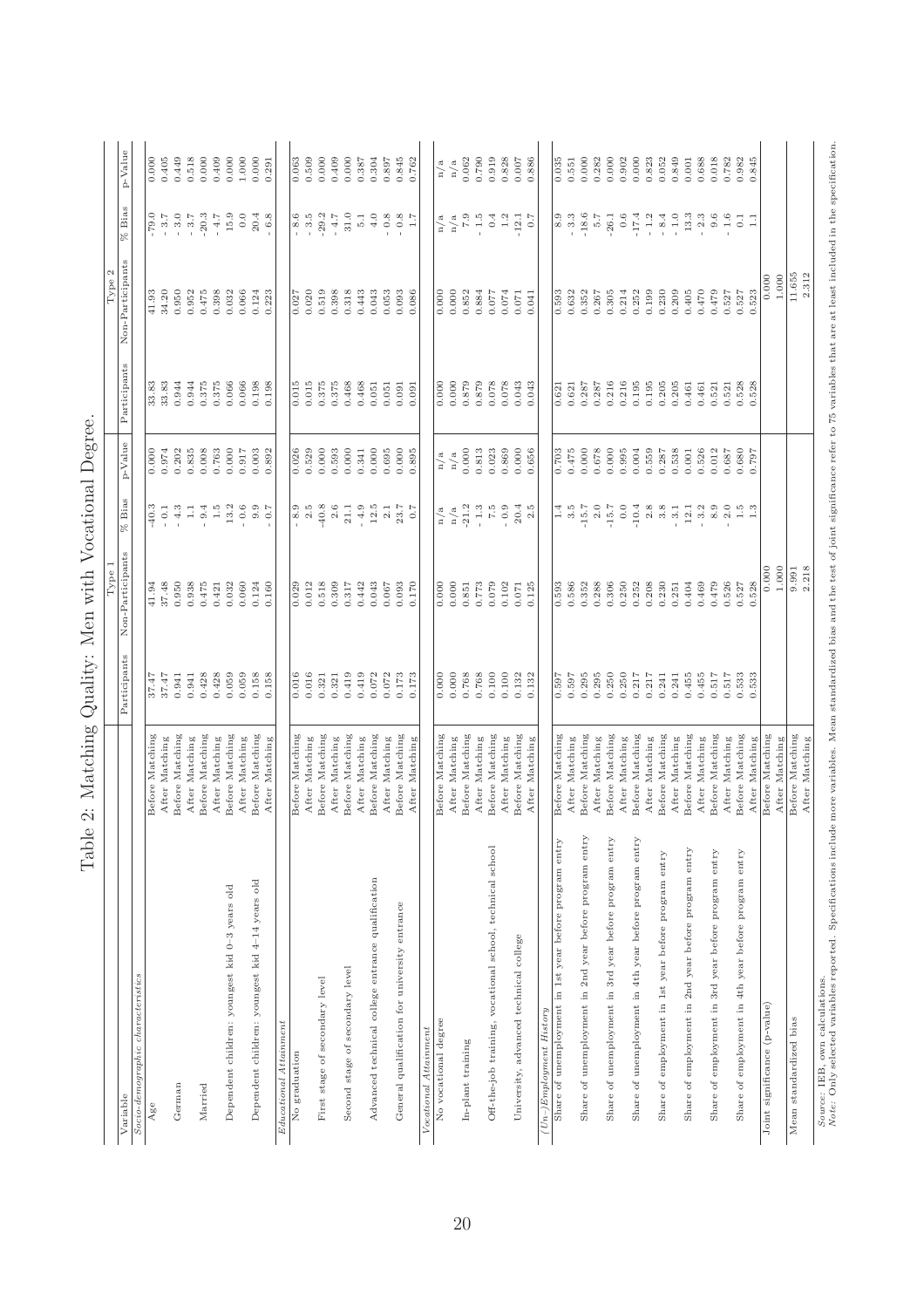| T MMT                                                                                                                                                                                                                                 | gmmannr                           | yarmiy.        | Type 1<br>TTATAT |                                           |                |                | Z<br>Type        |                    |                |
|---------------------------------------------------------------------------------------------------------------------------------------------------------------------------------------------------------------------------------------|-----------------------------------|----------------|------------------|-------------------------------------------|----------------|----------------|------------------|--------------------|----------------|
| Variable                                                                                                                                                                                                                              |                                   | Participants   | Non-Participants | $%$ Bias                                  | p-Value        | Participants   | Non-Participants | $%$ Bias           | p-Value        |
| Socio-demographic characteristics                                                                                                                                                                                                     |                                   |                |                  |                                           |                |                |                  |                    |                |
| Age                                                                                                                                                                                                                                   | Before Matching                   | 34.94          | 36.19            | $-11.6$                                   | 0.090          | 30.25          | 33.99            | $-42.2$            | 0.000          |
|                                                                                                                                                                                                                                       | After Matching                    | 34.94          | 34.93            | 0.2                                       | 0.981          | 30.25          | 30.31            | $-0.8$             | 0.877          |
| German                                                                                                                                                                                                                                | Before Matching                   | 0.752          | 0.710            | 9.4                                       | 0.131          | 0.788          | 0.717            | $16.5\,$           | 0.000          |
|                                                                                                                                                                                                                                       | After Matching                    | 0.752          | 0.763            | $2.5$                                     | 0.764          | 0.788          | 0.803            | 3.4                | 0.551          |
| Married                                                                                                                                                                                                                               | Before Matching                   | 0.444          | 0.422            | 4.5                                       | 0.456          | 0.348          | 0.387            | $8.1\,$            | 0.059          |
|                                                                                                                                                                                                                                       | After Matching                    | 0.444          | 0.407            | $\begin{array}{c} 7.5 \\ 7.9 \end{array}$ | 0.385          | 0.348          | 0.339            | $1.9\,$            | 0.752          |
| Dependent children: youngest kid 0-3 years old                                                                                                                                                                                        | Before Matching                   | 0.070          | 0.051            |                                           | 0.158          | 0.103          | 0.056            | $17.3\,$           | 0.000          |
|                                                                                                                                                                                                                                       | After Matching                    | 0.070          | 0.048            | 9.3                                       | 0.275          | 0.103          | 0.101            | $0.7\,$            | 0.921          |
| Dependent children: youngest kid 4-14 years old                                                                                                                                                                                       | Before Matching<br>After Matching | 0.219<br>0.219 | 0.145<br>0.241   | 19.0<br>5.8                               | 0.001<br>0.540 | 0.136<br>0.136 | 0.155<br>0.150   | 5.G<br>4.1         | 0.208<br>0.492 |
| Educational Attainment                                                                                                                                                                                                                |                                   |                |                  |                                           |                |                |                  |                    |                |
| No graduation                                                                                                                                                                                                                         | Before Matching                   | 0.296          | 0.328            | 6.8                                       | 0.271          | 0.158          | 0.325            | 39.9               | 0.000          |
|                                                                                                                                                                                                                                       | After Matching                    | 0.296          | 0.304            | $1.6\,$                                   | 0.851          | 0.158          | 0.165            | $-1.7$             | 0.744          |
| First stage of secondary level                                                                                                                                                                                                        | Before Matching                   | 0.496          | 0.523            | $-5.3$                                    | 0.382          | 0.518          | 0.510            | 1.6                | 0.699          |
|                                                                                                                                                                                                                                       | After Matching                    | 0.496          | 0.504            | $-1.5$                                    | 0.864          | 0.518          | 0.507            | $2.2\,$            | 0.718          |
| Second stage of secondary level                                                                                                                                                                                                       | Before Matching                   | 0.130          | 0.099            | $9.\overline{5}$                          | 0.096          | 0.205          | 0.104            | 28.0               | 0.000          |
| Advanced technical college entrance qualification                                                                                                                                                                                     | Before Matching<br>After Matching | 0.015<br>0.130 | 0.122<br>0.014   | $2.3$ $\phantom{0}0.7$                    | 0.796<br>0.909 | 0.205<br>0.038 | 0.232<br>0.015   | 14.6<br>$-7.6$     | 0.000<br>0.275 |
|                                                                                                                                                                                                                                       | After Matching                    | 0.015          | 0.019            | $-3.1$                                    | 0.787          | 0.038          | 0.042            | $-2.3$             | 0.759          |
| General qualification for university entrance                                                                                                                                                                                         | Before Matching                   | 0.063          | 0.036            | 12.4                                      | 0.018          | 0.082          | 0.046            | $14.7\,$           | 0.000          |
|                                                                                                                                                                                                                                       | After Matching                    | 0.063          | 0.052            | $\overline{5}$ .1                         | 0.580          | 0.082          | 0.054            | $11.2\,$           | 0.073          |
| Vocational Attainment                                                                                                                                                                                                                 |                                   |                |                  |                                           |                |                |                  |                    |                |
| No vocational degree                                                                                                                                                                                                                  | Before Matching                   | 1.000          | 1.000            | n/a                                       | n/a            | 1.000          | 1.000            | n/a                | n/a            |
|                                                                                                                                                                                                                                       | After Matching                    | 1.000          | 1.000            | n/a                                       | n/a            | 1.000          | 1.000            | n/a                | n/a            |
| In-plant training                                                                                                                                                                                                                     | Before Matching                   | 0.000          | 0.000            | n/a                                       | n/a            | 0.000          | 0.000            | n/a                | n/a            |
|                                                                                                                                                                                                                                       | After Matching                    | 0.000          | 0.000            | $\rm n/a$                                 | n/a            | 0.000          | 0.000            | $\rm n/a$          | n/a            |
| Off-the-job training, vocational school, technical school                                                                                                                                                                             | Before Matching                   | 0.000<br>0.000 | 0.000            | n/a                                       | n/a            | 0.000          | 0.000            | n/a                | n/a            |
| University, advanced technical college                                                                                                                                                                                                | Before Matching<br>After Matching | 0.000          | 0.000<br>0.000   | n/a<br>n/a                                | n/a<br>n/a     | 0.000<br>0.000 | 0.000<br>0.000   | n/a<br>n/a         | n/a<br>n/a     |
|                                                                                                                                                                                                                                       | After Matching                    | 0.000          | 0.000            | n/a                                       | n/a            | 0.000          | 0.000            | n/a                | n/a            |
| $(Un-)Emplogment$ History                                                                                                                                                                                                             |                                   |                |                  |                                           |                |                |                  |                    |                |
| Share of unemployment in 1st year before program entry                                                                                                                                                                                | Before Matching                   | 0.607          | 0.598            | 2.8                                       | 0.651          | 0.553          | 0.577            | 7.5                | 0.080          |
|                                                                                                                                                                                                                                       | After Matching                    | 0.607          | 0.607            | $-0.0$                                    | 0.997          | 0.553          | 0.551            | $0.\overline{5}$   | 0.934          |
| Share of unemployment in 2nd year before program entry                                                                                                                                                                                | Before Matching                   | 0.365          | 0.401            | 9.3                                       | 0.136          | 0.300          | 0.382            | 22.9               | 0.000          |
|                                                                                                                                                                                                                                       | After Matching                    | 0.365          | 0.360            | $1.3\,$                                   | 0.874          | 0.300          | 0.298            | 0.6                | 0.911          |
| Share of unemployment in 3rd year before program entry                                                                                                                                                                                | Before Matching                   | 0.307          | 0.363            | $-14.6$                                   | 0.021          | 0.254          | 0.351            | $-27.1$            | 0.000          |
|                                                                                                                                                                                                                                       | After Matching                    | 0.307          | 0.309            | $-0.5$                                    | 0.948<br>0.919 | 0.254<br>0.244 | 0.243            | $2.9\,$<br>$-15.3$ | 0.593          |
| Share of unemployment in 4th year before program entry                                                                                                                                                                                | Before Matching<br>After Matching | 0.301<br>0.301 | 0.304<br>0.322   | $-0.6$<br>$-5.3$                          | 0.538          | 0.244          | 0.298<br>0.236   | $2.0\,$            | 0.719<br>0.001 |
| Share of employment in 1st year before program entry                                                                                                                                                                                  | Before Matching                   | 0.221          | 0.171            | $17.6\,$                                  | 0.003          | 0.236          | 0.180            | 19.5               | 0.000          |
|                                                                                                                                                                                                                                       | After Matching                    | 0.221          | 0.230            | $-3.0$                                    | 0.736          | 0.236          | 0.241            | $-1.5$             | 0.814          |
| Share of employment in 2nd year before program entry                                                                                                                                                                                  | Before Matching                   | 0.388          | 0.271            | 30.2                                      | 0.000          | 0.391          | 0.274            | 30.4               | 0.000          |
|                                                                                                                                                                                                                                       | After Matching                    | 0.388          | 0.407            | $-4.9$                                    | 0.586          | 0.391          | 0.394            | $-0.9$             | 0.887          |
| Share of employment in 3rd year before program entry                                                                                                                                                                                  | Before Matching                   | 0.377          | 0.284            | 23.5                                      | $0.000$        | 0.396          | 0.276            | $30.5\,$           | 0.000          |
|                                                                                                                                                                                                                                       | After Matching                    | 0.377          | 0.370            | $1.8\,$                                   | 0.836          | 0.396          | 0.416            | $-5.1$             | 0.421          |
| Share of employment in 4th year before program entry                                                                                                                                                                                  | Before Matching<br>After Matching | 0.357<br>0.357 | 0.303<br>0.353   | 13.3<br>1.0                               | 0.909<br>0.024 | 0.374<br>0.374 | 0.286<br>0.351   | 22.3<br>5.7        | 0.000<br>0.356 |
| Joint significance (p-value)                                                                                                                                                                                                          | Before Matching                   |                | 0.000            |                                           |                |                | 0.000            |                    |                |
|                                                                                                                                                                                                                                       | After Matching                    |                | 1.000            |                                           |                |                | 0.973            |                    |                |
| Mean standardized bias                                                                                                                                                                                                                | Before Matching                   |                | 11.623           |                                           |                |                | 14.915           |                    |                |
|                                                                                                                                                                                                                                       | After Matching                    |                | 3.374            |                                           |                |                | 2.957            |                    |                |
| <i>Source:</i> IEB, own calculations.<br>Note: Only selected variables reported. Specifications include more variables. Mean standardized bias and the test of joint significance refer to 75 variables that are at least included in |                                   |                |                  |                                           |                |                |                  |                    |                |
|                                                                                                                                                                                                                                       |                                   |                |                  |                                           |                |                |                  |                    |                |

Table 3: Matching Quality: Men without Vocational Degree. Table 3: Matching Quality: Men without Vocational Degree.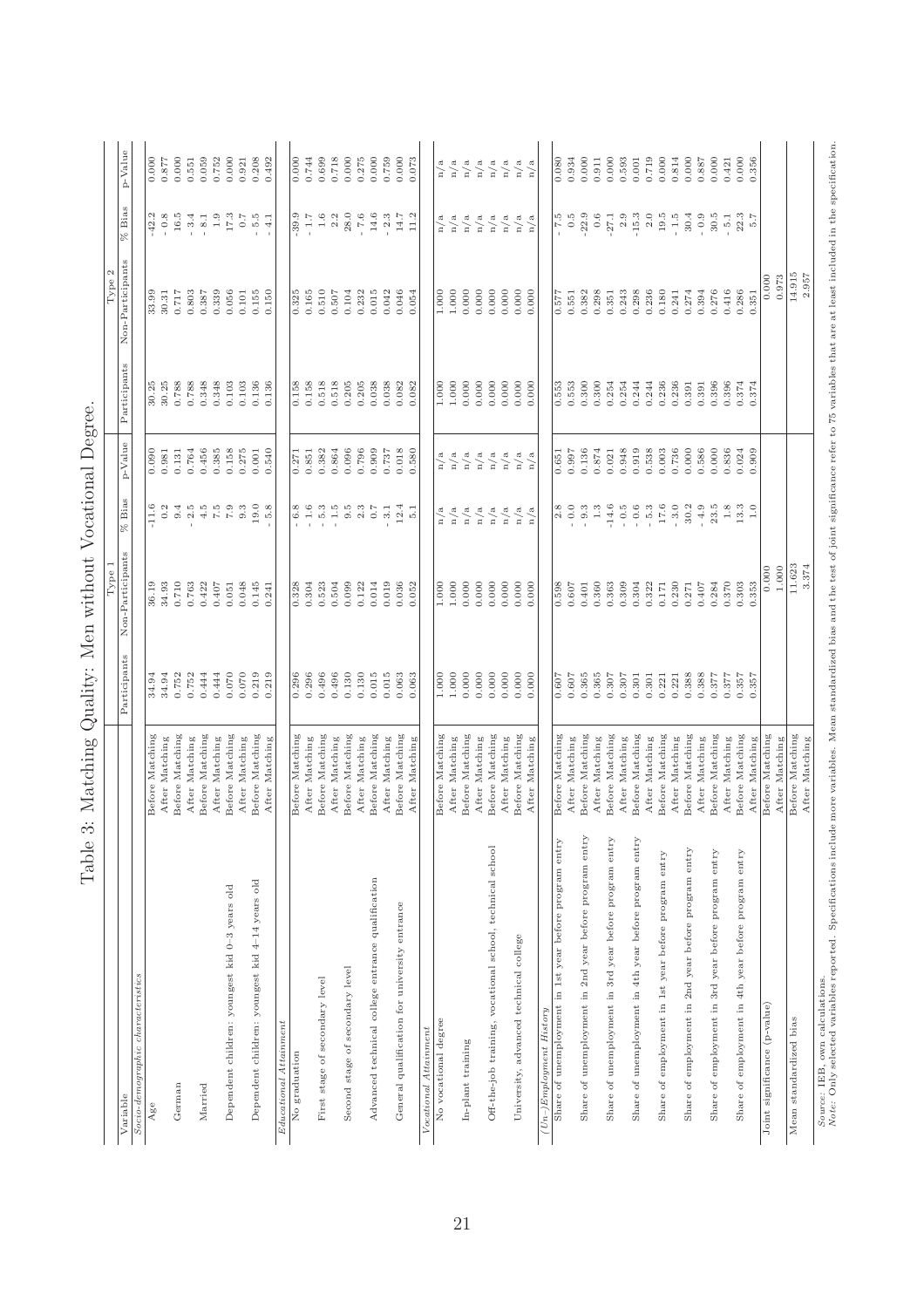| <i>Source:</i> IBB, own calculations.<br><i>Note:</i> Only selected variables reported. Specifications include more variables. Mean standardized bias and the test of joint significance refer to 75 variables that are at least included i<br>p-Value<br>0.000<br>0.506<br>0.000<br>0.189<br>0.047<br>0.866<br>0.008<br>0.476<br>0.000<br>0.539<br>1.000<br>0.000<br>0.844<br>0.000<br>1.000<br>0.299<br>0.792<br>0.009<br>0.936<br>0.002<br>0.303<br>0.503<br>0.500<br>0.717<br>0.000<br>0.199<br>0.000<br>0.819<br>0.306<br>0.820<br>0.729<br>0.918<br>0.275<br>0.973<br>0.005<br>0.839<br>0.098<br>0.002<br>0.915<br>0.001<br>0.401<br>0.937<br>n/a<br>n/a<br>$%$ Bias<br>$-15.3$<br>11.6<br>$-15.0$<br>$-61.2$<br>3.0<br>$\begin{smallmatrix} 8.9 \\ 7.8 \end{smallmatrix}$<br>$-1.0$<br>9.7<br>4.2<br>3.6<br>0.0<br>31.4<br>$-1.0$<br>22.4<br>0.0<br>3.9<br>1.5<br>$\begin{array}{c} 9.8 \\ 0.5 \end{array}$<br>$-11.5$<br>5.0<br>$-6.2$<br>$2.6\,$<br>0.6<br>$0.3\,$<br>3.8<br>$-2.0$<br>$-21.8$<br>$-6.8$<br>$1.2\,$<br>$-1.2$<br>$1.4\,$<br>$-0.6$<br>42.1<br>7.6<br>$-14.1$<br>$-4.1$<br>4.4<br>0.2<br>$-11.1$<br>n/a<br>$\Xi$<br>n/a<br>Non-Participants<br>10.613<br>2.726<br>1.000<br>0.000<br>0.265<br>0.330<br>40.46<br>34.56<br>0.962<br>0.906<br>0.599<br>0.565<br>0.062<br>0.293<br>0.008<br>0.243<br>0.454<br>0.565<br>0.040<br>0.045<br>0.109<br>0.000<br>0.808<br>0.740<br>0.124<br>0.186<br>0.068<br>0.593<br>0.305<br>0.312<br>0.257<br>0.207<br>0.179<br>0.171<br>0.322<br>0.366<br>0.347<br>0.403<br>0.351<br>0.077<br>0.512<br>0.016<br>0.381<br>0.139<br>0.000<br>0.606<br>0.351<br>0.074<br>Participants<br>0.926<br>0.926<br>0.560<br>0.560<br>0.088<br>0.238<br>0.238<br>0.565<br>0.298<br>0.212<br>0.212<br>0.168<br>0.168<br>0.088<br>0.495<br>0.008<br>0.565<br>0.049<br>0.049<br>0.000<br>0.164<br>0.164<br>0.075<br>0.298<br>0.232<br>0.232<br>0.327<br>0.347<br>0.355<br>34.84<br>0.495<br>0.761<br>0.605<br>0.605<br>0.327<br>0.347<br>0.355<br>0.008<br>0.141<br>0.761<br>0.075<br>34.84<br>0.141<br>0.000<br>p-Value<br>0.631<br>0.217<br>0.415<br>0.016<br>0.345<br>0.104<br>0.859<br>0.000<br>0.316<br>0.000<br>0.957<br>0.000<br>0.000<br>0.828<br>0.725<br>0.000<br>0.726<br>0.000<br>0.389<br>0.000<br>0.798<br>0.000<br>0.304<br>0.043<br>0.755<br>0.000<br>0.549<br>0.045<br>0.724<br>0.000<br>0.024<br>0.707<br>0.001<br>0.922<br>0.000<br>0.848<br>0.900<br>0.238<br>0.509<br>0.923<br>0.943<br>0.271<br>n/a<br>n/a<br>$%$ Bias<br>$-21.4$<br>$-8.0$<br>27.6<br>$12.0\,$<br>$-13.5$<br>18.6<br>$-15.3$<br>$-13.5$<br>$11.3\,$<br>$2.0\,$<br>$-3.9$<br>$-3.8$<br>4.5<br>$5.2\,$<br>$-0.9$<br>17.2<br>0.2<br>$-1.8$<br>$9.8\,$<br>$0.\overline{5}$<br>$16.1\,$<br>0.4<br>$\sim 1.7$<br>$-4.0$<br>$-1.6$<br>$-20.3$<br>$-3.9$<br>$-1.2$<br>$_{6.6}$<br>$-1.5$<br>$2.8\,$<br>$6.\overline{5}$<br>$-0.5$<br>8.9<br>3.1<br>$1.0\,$<br>$1.1\,$<br>0.4<br>- 4.7<br>$1.7$ $2.3$<br>n/a<br>n/a<br>Non-Participants<br>0.000<br>1.000<br>8.173<br>2.321<br>0.390<br>0.599<br>0.078<br>0.040<br>0.808<br>0.748<br>0.289<br>0.312<br>0.258<br>0.265<br>0.233<br>0.180<br>0.203<br>0.366<br>0.403<br>38.15<br>0.961<br>0.537<br>0.062<br>0.293<br>0.016<br>0.003<br>0.252<br>0.454<br>0.523<br>0.109<br>0.000<br>0.124<br>0.069<br>0.606<br>0.598<br>0.350<br>0.322<br>0.357<br>0.387<br>40.44<br>0.961<br>0.381<br>0.061<br>0.000<br>0.377<br>0.161<br>0.131<br>0.122<br>Participants<br>0.216<br>0.216<br>0.953<br>0.953<br>0.559<br>0.559<br>0.075<br>0.075<br>0.374<br>0.254<br>0.254<br>0.514<br>0.000<br>0.752<br>0.752<br>0.125<br>0.125<br>0.123<br>0.274<br>0.254<br>0.254<br>0.199<br>0.199<br>0.369<br>0.369<br>38.35<br>38.35<br>0.374<br>0.007<br>0.514<br>0.062<br>0.062<br>0.164<br>0.000<br>0.593<br>0.593<br>0.274<br>0.394<br>0.413<br>0.413<br>0.007<br>0.164<br>0.123<br>0.394<br>Before Matching<br>Before Matching<br>Before Matching<br>Before Matching<br>Before Matching<br>Before Matching<br>Before Matching<br>Before Matching<br>Before Matching<br>Before Matching<br>Before Matching<br>Before Matching<br>Before Matching<br>Before Matching<br>Before Matching<br>Before Matching<br>Before Matching<br>Before Matching<br>Before Matching<br>Before Matching<br>Before Matching<br>Before Matching<br>Before Matching<br>Before Matching<br>After Matching<br>After Matching<br>After Matching<br>After Matching<br>After Matching<br>After Matching<br>After Matching<br>After Matching<br>After Matching<br>After Matching<br>After Matching<br>After Matching<br>After Matching<br>After Matching<br>After Matching<br>After Matching<br>After Matching<br>After Matching<br>After Matching<br>After Matching<br>After Matching<br>After Matching<br>After Matching<br>After Matching<br>Share of unemployment in 2nd year before program entry<br>Share of unemployment in 3rd year before program entry<br>Share of unemployment in 4th year before program entry<br>Share of unemployment in 1st year before program entry<br>Off-the-job training, vocational school, technical school<br>Share of employment in 2nd year before program entry<br>Share of employment in 3rd year before program entry<br>Share of employment in 4th year before program entry<br>Share of employment in 1st year before program entry<br>Advanced technical college entrance qualification<br>Dependent children: youngest kid 4-14 years old<br>Dependent children: youngest kid 0-3 years old<br>General qualification for university entrance<br>University, advanced technical college<br>Second stage of secondary level<br>Socio-demographic characteristics<br>First stage of secondary level<br>Joint significance (p-value)<br>$(Un-)Emplogment History$<br>No vocational degree<br>Mean standardized bias<br>Educational Attainment<br>Vocational Attainment<br>In-plant training<br>No graduation<br>Married<br>German<br>Variable<br>Age |  | Type1 |  | $\mathcal{C}$<br>Type |  |
|------------------------------------------------------------------------------------------------------------------------------------------------------------------------------------------------------------------------------------------------------------------------------------------------------------------------------------------------------------------------------------------------------------------------------------------------------------------------------------------------------------------------------------------------------------------------------------------------------------------------------------------------------------------------------------------------------------------------------------------------------------------------------------------------------------------------------------------------------------------------------------------------------------------------------------------------------------------------------------------------------------------------------------------------------------------------------------------------------------------------------------------------------------------------------------------------------------------------------------------------------------------------------------------------------------------------------------------------------------------------------------------------------------------------------------------------------------------------------------------------------------------------------------------------------------------------------------------------------------------------------------------------------------------------------------------------------------------------------------------------------------------------------------------------------------------------------------------------------------------------------------------------------------------------------------------------------------------------------------------------------------------------------------------------------------------------------------------------------------------------------------------------------------------------------------------------------------------------------------------------------------------------------------------------------------------------------------------------------------------------------------------------------------------------------------------------------------------------------------------------------------------------------------------------------------------------------------------------------------------------------------------------------------------------------------------------------------------------------------------------------------------------------------------------------------------------------------------------------------------------------------------------------------------------------------------------------------------------------------------------------------------------------------------------------------------------------------------------------------------------------------------------------------------------------------------------------------------------------------------------------------------------------------------------------------------------------------------------------------------------------------------------------------------------------------------------------------------------------------------------------------------------------------------------------------------------------------------------------------------------------------------------------------------------------------------------------------------------------------------------------------------------------------------------------------------------------------------------------------------------------------------------------------------------------------------------------------------------------------------------------------------------------------------------------------------------------------------------------------------------------------------------------------------------------------------------------------------------------------------------------------------------------------------------------------------------------------------------------------------------------------------------------------------------------------------------------------------------------------------------------------------------------------------------------------------------------------------------------------------------------------------------------------------------------------------------------------------------------------------------------------------------------------------------------------------------------------------------------------------------------------------------------------------------------------------------------------------------------------------------------------------------------------------------------------------------------------------------------------------------------------------------------------------------------------------------------------------------------------------------------------------------------------------------------------------------------------------------------------------------------------------------------------------------------------------------------------------------------------------------------------------------------------------------------------------------------------------------------------------------------------------------------------------------------------------------------------------------------------------------------------------------------------------------------------------------------------------------------------------------------------------------------------------|--|-------|--|-----------------------|--|
|                                                                                                                                                                                                                                                                                                                                                                                                                                                                                                                                                                                                                                                                                                                                                                                                                                                                                                                                                                                                                                                                                                                                                                                                                                                                                                                                                                                                                                                                                                                                                                                                                                                                                                                                                                                                                                                                                                                                                                                                                                                                                                                                                                                                                                                                                                                                                                                                                                                                                                                                                                                                                                                                                                                                                                                                                                                                                                                                                                                                                                                                                                                                                                                                                                                                                                                                                                                                                                                                                                                                                                                                                                                                                                                                                                                                                                                                                                                                                                                                                                                                                                                                                                                                                                                                                                                                                                                                                                                                                                                                                                                                                                                                                                                                                                                                                                                                                                                                                                                                                                                                                                                                                                                                                                                                                                                                                                                                                                                                                                                                                                                                                                                                                                                                                                                                                                                                                                                  |  |       |  |                       |  |
|                                                                                                                                                                                                                                                                                                                                                                                                                                                                                                                                                                                                                                                                                                                                                                                                                                                                                                                                                                                                                                                                                                                                                                                                                                                                                                                                                                                                                                                                                                                                                                                                                                                                                                                                                                                                                                                                                                                                                                                                                                                                                                                                                                                                                                                                                                                                                                                                                                                                                                                                                                                                                                                                                                                                                                                                                                                                                                                                                                                                                                                                                                                                                                                                                                                                                                                                                                                                                                                                                                                                                                                                                                                                                                                                                                                                                                                                                                                                                                                                                                                                                                                                                                                                                                                                                                                                                                                                                                                                                                                                                                                                                                                                                                                                                                                                                                                                                                                                                                                                                                                                                                                                                                                                                                                                                                                                                                                                                                                                                                                                                                                                                                                                                                                                                                                                                                                                                                                  |  |       |  |                       |  |
|                                                                                                                                                                                                                                                                                                                                                                                                                                                                                                                                                                                                                                                                                                                                                                                                                                                                                                                                                                                                                                                                                                                                                                                                                                                                                                                                                                                                                                                                                                                                                                                                                                                                                                                                                                                                                                                                                                                                                                                                                                                                                                                                                                                                                                                                                                                                                                                                                                                                                                                                                                                                                                                                                                                                                                                                                                                                                                                                                                                                                                                                                                                                                                                                                                                                                                                                                                                                                                                                                                                                                                                                                                                                                                                                                                                                                                                                                                                                                                                                                                                                                                                                                                                                                                                                                                                                                                                                                                                                                                                                                                                                                                                                                                                                                                                                                                                                                                                                                                                                                                                                                                                                                                                                                                                                                                                                                                                                                                                                                                                                                                                                                                                                                                                                                                                                                                                                                                                  |  |       |  |                       |  |
|                                                                                                                                                                                                                                                                                                                                                                                                                                                                                                                                                                                                                                                                                                                                                                                                                                                                                                                                                                                                                                                                                                                                                                                                                                                                                                                                                                                                                                                                                                                                                                                                                                                                                                                                                                                                                                                                                                                                                                                                                                                                                                                                                                                                                                                                                                                                                                                                                                                                                                                                                                                                                                                                                                                                                                                                                                                                                                                                                                                                                                                                                                                                                                                                                                                                                                                                                                                                                                                                                                                                                                                                                                                                                                                                                                                                                                                                                                                                                                                                                                                                                                                                                                                                                                                                                                                                                                                                                                                                                                                                                                                                                                                                                                                                                                                                                                                                                                                                                                                                                                                                                                                                                                                                                                                                                                                                                                                                                                                                                                                                                                                                                                                                                                                                                                                                                                                                                                                  |  |       |  |                       |  |
|                                                                                                                                                                                                                                                                                                                                                                                                                                                                                                                                                                                                                                                                                                                                                                                                                                                                                                                                                                                                                                                                                                                                                                                                                                                                                                                                                                                                                                                                                                                                                                                                                                                                                                                                                                                                                                                                                                                                                                                                                                                                                                                                                                                                                                                                                                                                                                                                                                                                                                                                                                                                                                                                                                                                                                                                                                                                                                                                                                                                                                                                                                                                                                                                                                                                                                                                                                                                                                                                                                                                                                                                                                                                                                                                                                                                                                                                                                                                                                                                                                                                                                                                                                                                                                                                                                                                                                                                                                                                                                                                                                                                                                                                                                                                                                                                                                                                                                                                                                                                                                                                                                                                                                                                                                                                                                                                                                                                                                                                                                                                                                                                                                                                                                                                                                                                                                                                                                                  |  |       |  |                       |  |
|                                                                                                                                                                                                                                                                                                                                                                                                                                                                                                                                                                                                                                                                                                                                                                                                                                                                                                                                                                                                                                                                                                                                                                                                                                                                                                                                                                                                                                                                                                                                                                                                                                                                                                                                                                                                                                                                                                                                                                                                                                                                                                                                                                                                                                                                                                                                                                                                                                                                                                                                                                                                                                                                                                                                                                                                                                                                                                                                                                                                                                                                                                                                                                                                                                                                                                                                                                                                                                                                                                                                                                                                                                                                                                                                                                                                                                                                                                                                                                                                                                                                                                                                                                                                                                                                                                                                                                                                                                                                                                                                                                                                                                                                                                                                                                                                                                                                                                                                                                                                                                                                                                                                                                                                                                                                                                                                                                                                                                                                                                                                                                                                                                                                                                                                                                                                                                                                                                                  |  |       |  |                       |  |
|                                                                                                                                                                                                                                                                                                                                                                                                                                                                                                                                                                                                                                                                                                                                                                                                                                                                                                                                                                                                                                                                                                                                                                                                                                                                                                                                                                                                                                                                                                                                                                                                                                                                                                                                                                                                                                                                                                                                                                                                                                                                                                                                                                                                                                                                                                                                                                                                                                                                                                                                                                                                                                                                                                                                                                                                                                                                                                                                                                                                                                                                                                                                                                                                                                                                                                                                                                                                                                                                                                                                                                                                                                                                                                                                                                                                                                                                                                                                                                                                                                                                                                                                                                                                                                                                                                                                                                                                                                                                                                                                                                                                                                                                                                                                                                                                                                                                                                                                                                                                                                                                                                                                                                                                                                                                                                                                                                                                                                                                                                                                                                                                                                                                                                                                                                                                                                                                                                                  |  |       |  |                       |  |
|                                                                                                                                                                                                                                                                                                                                                                                                                                                                                                                                                                                                                                                                                                                                                                                                                                                                                                                                                                                                                                                                                                                                                                                                                                                                                                                                                                                                                                                                                                                                                                                                                                                                                                                                                                                                                                                                                                                                                                                                                                                                                                                                                                                                                                                                                                                                                                                                                                                                                                                                                                                                                                                                                                                                                                                                                                                                                                                                                                                                                                                                                                                                                                                                                                                                                                                                                                                                                                                                                                                                                                                                                                                                                                                                                                                                                                                                                                                                                                                                                                                                                                                                                                                                                                                                                                                                                                                                                                                                                                                                                                                                                                                                                                                                                                                                                                                                                                                                                                                                                                                                                                                                                                                                                                                                                                                                                                                                                                                                                                                                                                                                                                                                                                                                                                                                                                                                                                                  |  |       |  |                       |  |
|                                                                                                                                                                                                                                                                                                                                                                                                                                                                                                                                                                                                                                                                                                                                                                                                                                                                                                                                                                                                                                                                                                                                                                                                                                                                                                                                                                                                                                                                                                                                                                                                                                                                                                                                                                                                                                                                                                                                                                                                                                                                                                                                                                                                                                                                                                                                                                                                                                                                                                                                                                                                                                                                                                                                                                                                                                                                                                                                                                                                                                                                                                                                                                                                                                                                                                                                                                                                                                                                                                                                                                                                                                                                                                                                                                                                                                                                                                                                                                                                                                                                                                                                                                                                                                                                                                                                                                                                                                                                                                                                                                                                                                                                                                                                                                                                                                                                                                                                                                                                                                                                                                                                                                                                                                                                                                                                                                                                                                                                                                                                                                                                                                                                                                                                                                                                                                                                                                                  |  |       |  |                       |  |
|                                                                                                                                                                                                                                                                                                                                                                                                                                                                                                                                                                                                                                                                                                                                                                                                                                                                                                                                                                                                                                                                                                                                                                                                                                                                                                                                                                                                                                                                                                                                                                                                                                                                                                                                                                                                                                                                                                                                                                                                                                                                                                                                                                                                                                                                                                                                                                                                                                                                                                                                                                                                                                                                                                                                                                                                                                                                                                                                                                                                                                                                                                                                                                                                                                                                                                                                                                                                                                                                                                                                                                                                                                                                                                                                                                                                                                                                                                                                                                                                                                                                                                                                                                                                                                                                                                                                                                                                                                                                                                                                                                                                                                                                                                                                                                                                                                                                                                                                                                                                                                                                                                                                                                                                                                                                                                                                                                                                                                                                                                                                                                                                                                                                                                                                                                                                                                                                                                                  |  |       |  |                       |  |
|                                                                                                                                                                                                                                                                                                                                                                                                                                                                                                                                                                                                                                                                                                                                                                                                                                                                                                                                                                                                                                                                                                                                                                                                                                                                                                                                                                                                                                                                                                                                                                                                                                                                                                                                                                                                                                                                                                                                                                                                                                                                                                                                                                                                                                                                                                                                                                                                                                                                                                                                                                                                                                                                                                                                                                                                                                                                                                                                                                                                                                                                                                                                                                                                                                                                                                                                                                                                                                                                                                                                                                                                                                                                                                                                                                                                                                                                                                                                                                                                                                                                                                                                                                                                                                                                                                                                                                                                                                                                                                                                                                                                                                                                                                                                                                                                                                                                                                                                                                                                                                                                                                                                                                                                                                                                                                                                                                                                                                                                                                                                                                                                                                                                                                                                                                                                                                                                                                                  |  |       |  |                       |  |
|                                                                                                                                                                                                                                                                                                                                                                                                                                                                                                                                                                                                                                                                                                                                                                                                                                                                                                                                                                                                                                                                                                                                                                                                                                                                                                                                                                                                                                                                                                                                                                                                                                                                                                                                                                                                                                                                                                                                                                                                                                                                                                                                                                                                                                                                                                                                                                                                                                                                                                                                                                                                                                                                                                                                                                                                                                                                                                                                                                                                                                                                                                                                                                                                                                                                                                                                                                                                                                                                                                                                                                                                                                                                                                                                                                                                                                                                                                                                                                                                                                                                                                                                                                                                                                                                                                                                                                                                                                                                                                                                                                                                                                                                                                                                                                                                                                                                                                                                                                                                                                                                                                                                                                                                                                                                                                                                                                                                                                                                                                                                                                                                                                                                                                                                                                                                                                                                                                                  |  |       |  |                       |  |
|                                                                                                                                                                                                                                                                                                                                                                                                                                                                                                                                                                                                                                                                                                                                                                                                                                                                                                                                                                                                                                                                                                                                                                                                                                                                                                                                                                                                                                                                                                                                                                                                                                                                                                                                                                                                                                                                                                                                                                                                                                                                                                                                                                                                                                                                                                                                                                                                                                                                                                                                                                                                                                                                                                                                                                                                                                                                                                                                                                                                                                                                                                                                                                                                                                                                                                                                                                                                                                                                                                                                                                                                                                                                                                                                                                                                                                                                                                                                                                                                                                                                                                                                                                                                                                                                                                                                                                                                                                                                                                                                                                                                                                                                                                                                                                                                                                                                                                                                                                                                                                                                                                                                                                                                                                                                                                                                                                                                                                                                                                                                                                                                                                                                                                                                                                                                                                                                                                                  |  |       |  |                       |  |
|                                                                                                                                                                                                                                                                                                                                                                                                                                                                                                                                                                                                                                                                                                                                                                                                                                                                                                                                                                                                                                                                                                                                                                                                                                                                                                                                                                                                                                                                                                                                                                                                                                                                                                                                                                                                                                                                                                                                                                                                                                                                                                                                                                                                                                                                                                                                                                                                                                                                                                                                                                                                                                                                                                                                                                                                                                                                                                                                                                                                                                                                                                                                                                                                                                                                                                                                                                                                                                                                                                                                                                                                                                                                                                                                                                                                                                                                                                                                                                                                                                                                                                                                                                                                                                                                                                                                                                                                                                                                                                                                                                                                                                                                                                                                                                                                                                                                                                                                                                                                                                                                                                                                                                                                                                                                                                                                                                                                                                                                                                                                                                                                                                                                                                                                                                                                                                                                                                                  |  |       |  |                       |  |
|                                                                                                                                                                                                                                                                                                                                                                                                                                                                                                                                                                                                                                                                                                                                                                                                                                                                                                                                                                                                                                                                                                                                                                                                                                                                                                                                                                                                                                                                                                                                                                                                                                                                                                                                                                                                                                                                                                                                                                                                                                                                                                                                                                                                                                                                                                                                                                                                                                                                                                                                                                                                                                                                                                                                                                                                                                                                                                                                                                                                                                                                                                                                                                                                                                                                                                                                                                                                                                                                                                                                                                                                                                                                                                                                                                                                                                                                                                                                                                                                                                                                                                                                                                                                                                                                                                                                                                                                                                                                                                                                                                                                                                                                                                                                                                                                                                                                                                                                                                                                                                                                                                                                                                                                                                                                                                                                                                                                                                                                                                                                                                                                                                                                                                                                                                                                                                                                                                                  |  |       |  |                       |  |
|                                                                                                                                                                                                                                                                                                                                                                                                                                                                                                                                                                                                                                                                                                                                                                                                                                                                                                                                                                                                                                                                                                                                                                                                                                                                                                                                                                                                                                                                                                                                                                                                                                                                                                                                                                                                                                                                                                                                                                                                                                                                                                                                                                                                                                                                                                                                                                                                                                                                                                                                                                                                                                                                                                                                                                                                                                                                                                                                                                                                                                                                                                                                                                                                                                                                                                                                                                                                                                                                                                                                                                                                                                                                                                                                                                                                                                                                                                                                                                                                                                                                                                                                                                                                                                                                                                                                                                                                                                                                                                                                                                                                                                                                                                                                                                                                                                                                                                                                                                                                                                                                                                                                                                                                                                                                                                                                                                                                                                                                                                                                                                                                                                                                                                                                                                                                                                                                                                                  |  |       |  |                       |  |
|                                                                                                                                                                                                                                                                                                                                                                                                                                                                                                                                                                                                                                                                                                                                                                                                                                                                                                                                                                                                                                                                                                                                                                                                                                                                                                                                                                                                                                                                                                                                                                                                                                                                                                                                                                                                                                                                                                                                                                                                                                                                                                                                                                                                                                                                                                                                                                                                                                                                                                                                                                                                                                                                                                                                                                                                                                                                                                                                                                                                                                                                                                                                                                                                                                                                                                                                                                                                                                                                                                                                                                                                                                                                                                                                                                                                                                                                                                                                                                                                                                                                                                                                                                                                                                                                                                                                                                                                                                                                                                                                                                                                                                                                                                                                                                                                                                                                                                                                                                                                                                                                                                                                                                                                                                                                                                                                                                                                                                                                                                                                                                                                                                                                                                                                                                                                                                                                                                                  |  |       |  |                       |  |
|                                                                                                                                                                                                                                                                                                                                                                                                                                                                                                                                                                                                                                                                                                                                                                                                                                                                                                                                                                                                                                                                                                                                                                                                                                                                                                                                                                                                                                                                                                                                                                                                                                                                                                                                                                                                                                                                                                                                                                                                                                                                                                                                                                                                                                                                                                                                                                                                                                                                                                                                                                                                                                                                                                                                                                                                                                                                                                                                                                                                                                                                                                                                                                                                                                                                                                                                                                                                                                                                                                                                                                                                                                                                                                                                                                                                                                                                                                                                                                                                                                                                                                                                                                                                                                                                                                                                                                                                                                                                                                                                                                                                                                                                                                                                                                                                                                                                                                                                                                                                                                                                                                                                                                                                                                                                                                                                                                                                                                                                                                                                                                                                                                                                                                                                                                                                                                                                                                                  |  |       |  |                       |  |
|                                                                                                                                                                                                                                                                                                                                                                                                                                                                                                                                                                                                                                                                                                                                                                                                                                                                                                                                                                                                                                                                                                                                                                                                                                                                                                                                                                                                                                                                                                                                                                                                                                                                                                                                                                                                                                                                                                                                                                                                                                                                                                                                                                                                                                                                                                                                                                                                                                                                                                                                                                                                                                                                                                                                                                                                                                                                                                                                                                                                                                                                                                                                                                                                                                                                                                                                                                                                                                                                                                                                                                                                                                                                                                                                                                                                                                                                                                                                                                                                                                                                                                                                                                                                                                                                                                                                                                                                                                                                                                                                                                                                                                                                                                                                                                                                                                                                                                                                                                                                                                                                                                                                                                                                                                                                                                                                                                                                                                                                                                                                                                                                                                                                                                                                                                                                                                                                                                                  |  |       |  |                       |  |
|                                                                                                                                                                                                                                                                                                                                                                                                                                                                                                                                                                                                                                                                                                                                                                                                                                                                                                                                                                                                                                                                                                                                                                                                                                                                                                                                                                                                                                                                                                                                                                                                                                                                                                                                                                                                                                                                                                                                                                                                                                                                                                                                                                                                                                                                                                                                                                                                                                                                                                                                                                                                                                                                                                                                                                                                                                                                                                                                                                                                                                                                                                                                                                                                                                                                                                                                                                                                                                                                                                                                                                                                                                                                                                                                                                                                                                                                                                                                                                                                                                                                                                                                                                                                                                                                                                                                                                                                                                                                                                                                                                                                                                                                                                                                                                                                                                                                                                                                                                                                                                                                                                                                                                                                                                                                                                                                                                                                                                                                                                                                                                                                                                                                                                                                                                                                                                                                                                                  |  |       |  |                       |  |
|                                                                                                                                                                                                                                                                                                                                                                                                                                                                                                                                                                                                                                                                                                                                                                                                                                                                                                                                                                                                                                                                                                                                                                                                                                                                                                                                                                                                                                                                                                                                                                                                                                                                                                                                                                                                                                                                                                                                                                                                                                                                                                                                                                                                                                                                                                                                                                                                                                                                                                                                                                                                                                                                                                                                                                                                                                                                                                                                                                                                                                                                                                                                                                                                                                                                                                                                                                                                                                                                                                                                                                                                                                                                                                                                                                                                                                                                                                                                                                                                                                                                                                                                                                                                                                                                                                                                                                                                                                                                                                                                                                                                                                                                                                                                                                                                                                                                                                                                                                                                                                                                                                                                                                                                                                                                                                                                                                                                                                                                                                                                                                                                                                                                                                                                                                                                                                                                                                                  |  |       |  |                       |  |
|                                                                                                                                                                                                                                                                                                                                                                                                                                                                                                                                                                                                                                                                                                                                                                                                                                                                                                                                                                                                                                                                                                                                                                                                                                                                                                                                                                                                                                                                                                                                                                                                                                                                                                                                                                                                                                                                                                                                                                                                                                                                                                                                                                                                                                                                                                                                                                                                                                                                                                                                                                                                                                                                                                                                                                                                                                                                                                                                                                                                                                                                                                                                                                                                                                                                                                                                                                                                                                                                                                                                                                                                                                                                                                                                                                                                                                                                                                                                                                                                                                                                                                                                                                                                                                                                                                                                                                                                                                                                                                                                                                                                                                                                                                                                                                                                                                                                                                                                                                                                                                                                                                                                                                                                                                                                                                                                                                                                                                                                                                                                                                                                                                                                                                                                                                                                                                                                                                                  |  |       |  |                       |  |
|                                                                                                                                                                                                                                                                                                                                                                                                                                                                                                                                                                                                                                                                                                                                                                                                                                                                                                                                                                                                                                                                                                                                                                                                                                                                                                                                                                                                                                                                                                                                                                                                                                                                                                                                                                                                                                                                                                                                                                                                                                                                                                                                                                                                                                                                                                                                                                                                                                                                                                                                                                                                                                                                                                                                                                                                                                                                                                                                                                                                                                                                                                                                                                                                                                                                                                                                                                                                                                                                                                                                                                                                                                                                                                                                                                                                                                                                                                                                                                                                                                                                                                                                                                                                                                                                                                                                                                                                                                                                                                                                                                                                                                                                                                                                                                                                                                                                                                                                                                                                                                                                                                                                                                                                                                                                                                                                                                                                                                                                                                                                                                                                                                                                                                                                                                                                                                                                                                                  |  |       |  |                       |  |
|                                                                                                                                                                                                                                                                                                                                                                                                                                                                                                                                                                                                                                                                                                                                                                                                                                                                                                                                                                                                                                                                                                                                                                                                                                                                                                                                                                                                                                                                                                                                                                                                                                                                                                                                                                                                                                                                                                                                                                                                                                                                                                                                                                                                                                                                                                                                                                                                                                                                                                                                                                                                                                                                                                                                                                                                                                                                                                                                                                                                                                                                                                                                                                                                                                                                                                                                                                                                                                                                                                                                                                                                                                                                                                                                                                                                                                                                                                                                                                                                                                                                                                                                                                                                                                                                                                                                                                                                                                                                                                                                                                                                                                                                                                                                                                                                                                                                                                                                                                                                                                                                                                                                                                                                                                                                                                                                                                                                                                                                                                                                                                                                                                                                                                                                                                                                                                                                                                                  |  |       |  |                       |  |
|                                                                                                                                                                                                                                                                                                                                                                                                                                                                                                                                                                                                                                                                                                                                                                                                                                                                                                                                                                                                                                                                                                                                                                                                                                                                                                                                                                                                                                                                                                                                                                                                                                                                                                                                                                                                                                                                                                                                                                                                                                                                                                                                                                                                                                                                                                                                                                                                                                                                                                                                                                                                                                                                                                                                                                                                                                                                                                                                                                                                                                                                                                                                                                                                                                                                                                                                                                                                                                                                                                                                                                                                                                                                                                                                                                                                                                                                                                                                                                                                                                                                                                                                                                                                                                                                                                                                                                                                                                                                                                                                                                                                                                                                                                                                                                                                                                                                                                                                                                                                                                                                                                                                                                                                                                                                                                                                                                                                                                                                                                                                                                                                                                                                                                                                                                                                                                                                                                                  |  |       |  |                       |  |
|                                                                                                                                                                                                                                                                                                                                                                                                                                                                                                                                                                                                                                                                                                                                                                                                                                                                                                                                                                                                                                                                                                                                                                                                                                                                                                                                                                                                                                                                                                                                                                                                                                                                                                                                                                                                                                                                                                                                                                                                                                                                                                                                                                                                                                                                                                                                                                                                                                                                                                                                                                                                                                                                                                                                                                                                                                                                                                                                                                                                                                                                                                                                                                                                                                                                                                                                                                                                                                                                                                                                                                                                                                                                                                                                                                                                                                                                                                                                                                                                                                                                                                                                                                                                                                                                                                                                                                                                                                                                                                                                                                                                                                                                                                                                                                                                                                                                                                                                                                                                                                                                                                                                                                                                                                                                                                                                                                                                                                                                                                                                                                                                                                                                                                                                                                                                                                                                                                                  |  |       |  |                       |  |
|                                                                                                                                                                                                                                                                                                                                                                                                                                                                                                                                                                                                                                                                                                                                                                                                                                                                                                                                                                                                                                                                                                                                                                                                                                                                                                                                                                                                                                                                                                                                                                                                                                                                                                                                                                                                                                                                                                                                                                                                                                                                                                                                                                                                                                                                                                                                                                                                                                                                                                                                                                                                                                                                                                                                                                                                                                                                                                                                                                                                                                                                                                                                                                                                                                                                                                                                                                                                                                                                                                                                                                                                                                                                                                                                                                                                                                                                                                                                                                                                                                                                                                                                                                                                                                                                                                                                                                                                                                                                                                                                                                                                                                                                                                                                                                                                                                                                                                                                                                                                                                                                                                                                                                                                                                                                                                                                                                                                                                                                                                                                                                                                                                                                                                                                                                                                                                                                                                                  |  |       |  |                       |  |
|                                                                                                                                                                                                                                                                                                                                                                                                                                                                                                                                                                                                                                                                                                                                                                                                                                                                                                                                                                                                                                                                                                                                                                                                                                                                                                                                                                                                                                                                                                                                                                                                                                                                                                                                                                                                                                                                                                                                                                                                                                                                                                                                                                                                                                                                                                                                                                                                                                                                                                                                                                                                                                                                                                                                                                                                                                                                                                                                                                                                                                                                                                                                                                                                                                                                                                                                                                                                                                                                                                                                                                                                                                                                                                                                                                                                                                                                                                                                                                                                                                                                                                                                                                                                                                                                                                                                                                                                                                                                                                                                                                                                                                                                                                                                                                                                                                                                                                                                                                                                                                                                                                                                                                                                                                                                                                                                                                                                                                                                                                                                                                                                                                                                                                                                                                                                                                                                                                                  |  |       |  |                       |  |
|                                                                                                                                                                                                                                                                                                                                                                                                                                                                                                                                                                                                                                                                                                                                                                                                                                                                                                                                                                                                                                                                                                                                                                                                                                                                                                                                                                                                                                                                                                                                                                                                                                                                                                                                                                                                                                                                                                                                                                                                                                                                                                                                                                                                                                                                                                                                                                                                                                                                                                                                                                                                                                                                                                                                                                                                                                                                                                                                                                                                                                                                                                                                                                                                                                                                                                                                                                                                                                                                                                                                                                                                                                                                                                                                                                                                                                                                                                                                                                                                                                                                                                                                                                                                                                                                                                                                                                                                                                                                                                                                                                                                                                                                                                                                                                                                                                                                                                                                                                                                                                                                                                                                                                                                                                                                                                                                                                                                                                                                                                                                                                                                                                                                                                                                                                                                                                                                                                                  |  |       |  |                       |  |
|                                                                                                                                                                                                                                                                                                                                                                                                                                                                                                                                                                                                                                                                                                                                                                                                                                                                                                                                                                                                                                                                                                                                                                                                                                                                                                                                                                                                                                                                                                                                                                                                                                                                                                                                                                                                                                                                                                                                                                                                                                                                                                                                                                                                                                                                                                                                                                                                                                                                                                                                                                                                                                                                                                                                                                                                                                                                                                                                                                                                                                                                                                                                                                                                                                                                                                                                                                                                                                                                                                                                                                                                                                                                                                                                                                                                                                                                                                                                                                                                                                                                                                                                                                                                                                                                                                                                                                                                                                                                                                                                                                                                                                                                                                                                                                                                                                                                                                                                                                                                                                                                                                                                                                                                                                                                                                                                                                                                                                                                                                                                                                                                                                                                                                                                                                                                                                                                                                                  |  |       |  |                       |  |
|                                                                                                                                                                                                                                                                                                                                                                                                                                                                                                                                                                                                                                                                                                                                                                                                                                                                                                                                                                                                                                                                                                                                                                                                                                                                                                                                                                                                                                                                                                                                                                                                                                                                                                                                                                                                                                                                                                                                                                                                                                                                                                                                                                                                                                                                                                                                                                                                                                                                                                                                                                                                                                                                                                                                                                                                                                                                                                                                                                                                                                                                                                                                                                                                                                                                                                                                                                                                                                                                                                                                                                                                                                                                                                                                                                                                                                                                                                                                                                                                                                                                                                                                                                                                                                                                                                                                                                                                                                                                                                                                                                                                                                                                                                                                                                                                                                                                                                                                                                                                                                                                                                                                                                                                                                                                                                                                                                                                                                                                                                                                                                                                                                                                                                                                                                                                                                                                                                                  |  |       |  |                       |  |
|                                                                                                                                                                                                                                                                                                                                                                                                                                                                                                                                                                                                                                                                                                                                                                                                                                                                                                                                                                                                                                                                                                                                                                                                                                                                                                                                                                                                                                                                                                                                                                                                                                                                                                                                                                                                                                                                                                                                                                                                                                                                                                                                                                                                                                                                                                                                                                                                                                                                                                                                                                                                                                                                                                                                                                                                                                                                                                                                                                                                                                                                                                                                                                                                                                                                                                                                                                                                                                                                                                                                                                                                                                                                                                                                                                                                                                                                                                                                                                                                                                                                                                                                                                                                                                                                                                                                                                                                                                                                                                                                                                                                                                                                                                                                                                                                                                                                                                                                                                                                                                                                                                                                                                                                                                                                                                                                                                                                                                                                                                                                                                                                                                                                                                                                                                                                                                                                                                                  |  |       |  |                       |  |
|                                                                                                                                                                                                                                                                                                                                                                                                                                                                                                                                                                                                                                                                                                                                                                                                                                                                                                                                                                                                                                                                                                                                                                                                                                                                                                                                                                                                                                                                                                                                                                                                                                                                                                                                                                                                                                                                                                                                                                                                                                                                                                                                                                                                                                                                                                                                                                                                                                                                                                                                                                                                                                                                                                                                                                                                                                                                                                                                                                                                                                                                                                                                                                                                                                                                                                                                                                                                                                                                                                                                                                                                                                                                                                                                                                                                                                                                                                                                                                                                                                                                                                                                                                                                                                                                                                                                                                                                                                                                                                                                                                                                                                                                                                                                                                                                                                                                                                                                                                                                                                                                                                                                                                                                                                                                                                                                                                                                                                                                                                                                                                                                                                                                                                                                                                                                                                                                                                                  |  |       |  |                       |  |
|                                                                                                                                                                                                                                                                                                                                                                                                                                                                                                                                                                                                                                                                                                                                                                                                                                                                                                                                                                                                                                                                                                                                                                                                                                                                                                                                                                                                                                                                                                                                                                                                                                                                                                                                                                                                                                                                                                                                                                                                                                                                                                                                                                                                                                                                                                                                                                                                                                                                                                                                                                                                                                                                                                                                                                                                                                                                                                                                                                                                                                                                                                                                                                                                                                                                                                                                                                                                                                                                                                                                                                                                                                                                                                                                                                                                                                                                                                                                                                                                                                                                                                                                                                                                                                                                                                                                                                                                                                                                                                                                                                                                                                                                                                                                                                                                                                                                                                                                                                                                                                                                                                                                                                                                                                                                                                                                                                                                                                                                                                                                                                                                                                                                                                                                                                                                                                                                                                                  |  |       |  |                       |  |
|                                                                                                                                                                                                                                                                                                                                                                                                                                                                                                                                                                                                                                                                                                                                                                                                                                                                                                                                                                                                                                                                                                                                                                                                                                                                                                                                                                                                                                                                                                                                                                                                                                                                                                                                                                                                                                                                                                                                                                                                                                                                                                                                                                                                                                                                                                                                                                                                                                                                                                                                                                                                                                                                                                                                                                                                                                                                                                                                                                                                                                                                                                                                                                                                                                                                                                                                                                                                                                                                                                                                                                                                                                                                                                                                                                                                                                                                                                                                                                                                                                                                                                                                                                                                                                                                                                                                                                                                                                                                                                                                                                                                                                                                                                                                                                                                                                                                                                                                                                                                                                                                                                                                                                                                                                                                                                                                                                                                                                                                                                                                                                                                                                                                                                                                                                                                                                                                                                                  |  |       |  |                       |  |
|                                                                                                                                                                                                                                                                                                                                                                                                                                                                                                                                                                                                                                                                                                                                                                                                                                                                                                                                                                                                                                                                                                                                                                                                                                                                                                                                                                                                                                                                                                                                                                                                                                                                                                                                                                                                                                                                                                                                                                                                                                                                                                                                                                                                                                                                                                                                                                                                                                                                                                                                                                                                                                                                                                                                                                                                                                                                                                                                                                                                                                                                                                                                                                                                                                                                                                                                                                                                                                                                                                                                                                                                                                                                                                                                                                                                                                                                                                                                                                                                                                                                                                                                                                                                                                                                                                                                                                                                                                                                                                                                                                                                                                                                                                                                                                                                                                                                                                                                                                                                                                                                                                                                                                                                                                                                                                                                                                                                                                                                                                                                                                                                                                                                                                                                                                                                                                                                                                                  |  |       |  |                       |  |
|                                                                                                                                                                                                                                                                                                                                                                                                                                                                                                                                                                                                                                                                                                                                                                                                                                                                                                                                                                                                                                                                                                                                                                                                                                                                                                                                                                                                                                                                                                                                                                                                                                                                                                                                                                                                                                                                                                                                                                                                                                                                                                                                                                                                                                                                                                                                                                                                                                                                                                                                                                                                                                                                                                                                                                                                                                                                                                                                                                                                                                                                                                                                                                                                                                                                                                                                                                                                                                                                                                                                                                                                                                                                                                                                                                                                                                                                                                                                                                                                                                                                                                                                                                                                                                                                                                                                                                                                                                                                                                                                                                                                                                                                                                                                                                                                                                                                                                                                                                                                                                                                                                                                                                                                                                                                                                                                                                                                                                                                                                                                                                                                                                                                                                                                                                                                                                                                                                                  |  |       |  |                       |  |
|                                                                                                                                                                                                                                                                                                                                                                                                                                                                                                                                                                                                                                                                                                                                                                                                                                                                                                                                                                                                                                                                                                                                                                                                                                                                                                                                                                                                                                                                                                                                                                                                                                                                                                                                                                                                                                                                                                                                                                                                                                                                                                                                                                                                                                                                                                                                                                                                                                                                                                                                                                                                                                                                                                                                                                                                                                                                                                                                                                                                                                                                                                                                                                                                                                                                                                                                                                                                                                                                                                                                                                                                                                                                                                                                                                                                                                                                                                                                                                                                                                                                                                                                                                                                                                                                                                                                                                                                                                                                                                                                                                                                                                                                                                                                                                                                                                                                                                                                                                                                                                                                                                                                                                                                                                                                                                                                                                                                                                                                                                                                                                                                                                                                                                                                                                                                                                                                                                                  |  |       |  |                       |  |
|                                                                                                                                                                                                                                                                                                                                                                                                                                                                                                                                                                                                                                                                                                                                                                                                                                                                                                                                                                                                                                                                                                                                                                                                                                                                                                                                                                                                                                                                                                                                                                                                                                                                                                                                                                                                                                                                                                                                                                                                                                                                                                                                                                                                                                                                                                                                                                                                                                                                                                                                                                                                                                                                                                                                                                                                                                                                                                                                                                                                                                                                                                                                                                                                                                                                                                                                                                                                                                                                                                                                                                                                                                                                                                                                                                                                                                                                                                                                                                                                                                                                                                                                                                                                                                                                                                                                                                                                                                                                                                                                                                                                                                                                                                                                                                                                                                                                                                                                                                                                                                                                                                                                                                                                                                                                                                                                                                                                                                                                                                                                                                                                                                                                                                                                                                                                                                                                                                                  |  |       |  |                       |  |
|                                                                                                                                                                                                                                                                                                                                                                                                                                                                                                                                                                                                                                                                                                                                                                                                                                                                                                                                                                                                                                                                                                                                                                                                                                                                                                                                                                                                                                                                                                                                                                                                                                                                                                                                                                                                                                                                                                                                                                                                                                                                                                                                                                                                                                                                                                                                                                                                                                                                                                                                                                                                                                                                                                                                                                                                                                                                                                                                                                                                                                                                                                                                                                                                                                                                                                                                                                                                                                                                                                                                                                                                                                                                                                                                                                                                                                                                                                                                                                                                                                                                                                                                                                                                                                                                                                                                                                                                                                                                                                                                                                                                                                                                                                                                                                                                                                                                                                                                                                                                                                                                                                                                                                                                                                                                                                                                                                                                                                                                                                                                                                                                                                                                                                                                                                                                                                                                                                                  |  |       |  |                       |  |
|                                                                                                                                                                                                                                                                                                                                                                                                                                                                                                                                                                                                                                                                                                                                                                                                                                                                                                                                                                                                                                                                                                                                                                                                                                                                                                                                                                                                                                                                                                                                                                                                                                                                                                                                                                                                                                                                                                                                                                                                                                                                                                                                                                                                                                                                                                                                                                                                                                                                                                                                                                                                                                                                                                                                                                                                                                                                                                                                                                                                                                                                                                                                                                                                                                                                                                                                                                                                                                                                                                                                                                                                                                                                                                                                                                                                                                                                                                                                                                                                                                                                                                                                                                                                                                                                                                                                                                                                                                                                                                                                                                                                                                                                                                                                                                                                                                                                                                                                                                                                                                                                                                                                                                                                                                                                                                                                                                                                                                                                                                                                                                                                                                                                                                                                                                                                                                                                                                                  |  |       |  |                       |  |
|                                                                                                                                                                                                                                                                                                                                                                                                                                                                                                                                                                                                                                                                                                                                                                                                                                                                                                                                                                                                                                                                                                                                                                                                                                                                                                                                                                                                                                                                                                                                                                                                                                                                                                                                                                                                                                                                                                                                                                                                                                                                                                                                                                                                                                                                                                                                                                                                                                                                                                                                                                                                                                                                                                                                                                                                                                                                                                                                                                                                                                                                                                                                                                                                                                                                                                                                                                                                                                                                                                                                                                                                                                                                                                                                                                                                                                                                                                                                                                                                                                                                                                                                                                                                                                                                                                                                                                                                                                                                                                                                                                                                                                                                                                                                                                                                                                                                                                                                                                                                                                                                                                                                                                                                                                                                                                                                                                                                                                                                                                                                                                                                                                                                                                                                                                                                                                                                                                                  |  |       |  |                       |  |
|                                                                                                                                                                                                                                                                                                                                                                                                                                                                                                                                                                                                                                                                                                                                                                                                                                                                                                                                                                                                                                                                                                                                                                                                                                                                                                                                                                                                                                                                                                                                                                                                                                                                                                                                                                                                                                                                                                                                                                                                                                                                                                                                                                                                                                                                                                                                                                                                                                                                                                                                                                                                                                                                                                                                                                                                                                                                                                                                                                                                                                                                                                                                                                                                                                                                                                                                                                                                                                                                                                                                                                                                                                                                                                                                                                                                                                                                                                                                                                                                                                                                                                                                                                                                                                                                                                                                                                                                                                                                                                                                                                                                                                                                                                                                                                                                                                                                                                                                                                                                                                                                                                                                                                                                                                                                                                                                                                                                                                                                                                                                                                                                                                                                                                                                                                                                                                                                                                                  |  |       |  |                       |  |
|                                                                                                                                                                                                                                                                                                                                                                                                                                                                                                                                                                                                                                                                                                                                                                                                                                                                                                                                                                                                                                                                                                                                                                                                                                                                                                                                                                                                                                                                                                                                                                                                                                                                                                                                                                                                                                                                                                                                                                                                                                                                                                                                                                                                                                                                                                                                                                                                                                                                                                                                                                                                                                                                                                                                                                                                                                                                                                                                                                                                                                                                                                                                                                                                                                                                                                                                                                                                                                                                                                                                                                                                                                                                                                                                                                                                                                                                                                                                                                                                                                                                                                                                                                                                                                                                                                                                                                                                                                                                                                                                                                                                                                                                                                                                                                                                                                                                                                                                                                                                                                                                                                                                                                                                                                                                                                                                                                                                                                                                                                                                                                                                                                                                                                                                                                                                                                                                                                                  |  |       |  |                       |  |
|                                                                                                                                                                                                                                                                                                                                                                                                                                                                                                                                                                                                                                                                                                                                                                                                                                                                                                                                                                                                                                                                                                                                                                                                                                                                                                                                                                                                                                                                                                                                                                                                                                                                                                                                                                                                                                                                                                                                                                                                                                                                                                                                                                                                                                                                                                                                                                                                                                                                                                                                                                                                                                                                                                                                                                                                                                                                                                                                                                                                                                                                                                                                                                                                                                                                                                                                                                                                                                                                                                                                                                                                                                                                                                                                                                                                                                                                                                                                                                                                                                                                                                                                                                                                                                                                                                                                                                                                                                                                                                                                                                                                                                                                                                                                                                                                                                                                                                                                                                                                                                                                                                                                                                                                                                                                                                                                                                                                                                                                                                                                                                                                                                                                                                                                                                                                                                                                                                                  |  |       |  |                       |  |
|                                                                                                                                                                                                                                                                                                                                                                                                                                                                                                                                                                                                                                                                                                                                                                                                                                                                                                                                                                                                                                                                                                                                                                                                                                                                                                                                                                                                                                                                                                                                                                                                                                                                                                                                                                                                                                                                                                                                                                                                                                                                                                                                                                                                                                                                                                                                                                                                                                                                                                                                                                                                                                                                                                                                                                                                                                                                                                                                                                                                                                                                                                                                                                                                                                                                                                                                                                                                                                                                                                                                                                                                                                                                                                                                                                                                                                                                                                                                                                                                                                                                                                                                                                                                                                                                                                                                                                                                                                                                                                                                                                                                                                                                                                                                                                                                                                                                                                                                                                                                                                                                                                                                                                                                                                                                                                                                                                                                                                                                                                                                                                                                                                                                                                                                                                                                                                                                                                                  |  |       |  |                       |  |
|                                                                                                                                                                                                                                                                                                                                                                                                                                                                                                                                                                                                                                                                                                                                                                                                                                                                                                                                                                                                                                                                                                                                                                                                                                                                                                                                                                                                                                                                                                                                                                                                                                                                                                                                                                                                                                                                                                                                                                                                                                                                                                                                                                                                                                                                                                                                                                                                                                                                                                                                                                                                                                                                                                                                                                                                                                                                                                                                                                                                                                                                                                                                                                                                                                                                                                                                                                                                                                                                                                                                                                                                                                                                                                                                                                                                                                                                                                                                                                                                                                                                                                                                                                                                                                                                                                                                                                                                                                                                                                                                                                                                                                                                                                                                                                                                                                                                                                                                                                                                                                                                                                                                                                                                                                                                                                                                                                                                                                                                                                                                                                                                                                                                                                                                                                                                                                                                                                                  |  |       |  |                       |  |
|                                                                                                                                                                                                                                                                                                                                                                                                                                                                                                                                                                                                                                                                                                                                                                                                                                                                                                                                                                                                                                                                                                                                                                                                                                                                                                                                                                                                                                                                                                                                                                                                                                                                                                                                                                                                                                                                                                                                                                                                                                                                                                                                                                                                                                                                                                                                                                                                                                                                                                                                                                                                                                                                                                                                                                                                                                                                                                                                                                                                                                                                                                                                                                                                                                                                                                                                                                                                                                                                                                                                                                                                                                                                                                                                                                                                                                                                                                                                                                                                                                                                                                                                                                                                                                                                                                                                                                                                                                                                                                                                                                                                                                                                                                                                                                                                                                                                                                                                                                                                                                                                                                                                                                                                                                                                                                                                                                                                                                                                                                                                                                                                                                                                                                                                                                                                                                                                                                                  |  |       |  |                       |  |
|                                                                                                                                                                                                                                                                                                                                                                                                                                                                                                                                                                                                                                                                                                                                                                                                                                                                                                                                                                                                                                                                                                                                                                                                                                                                                                                                                                                                                                                                                                                                                                                                                                                                                                                                                                                                                                                                                                                                                                                                                                                                                                                                                                                                                                                                                                                                                                                                                                                                                                                                                                                                                                                                                                                                                                                                                                                                                                                                                                                                                                                                                                                                                                                                                                                                                                                                                                                                                                                                                                                                                                                                                                                                                                                                                                                                                                                                                                                                                                                                                                                                                                                                                                                                                                                                                                                                                                                                                                                                                                                                                                                                                                                                                                                                                                                                                                                                                                                                                                                                                                                                                                                                                                                                                                                                                                                                                                                                                                                                                                                                                                                                                                                                                                                                                                                                                                                                                                                  |  |       |  |                       |  |

Table 4: Matching Quality: Women with Vocational Degree. Table 4: Matching Quality: Women with Vocational Degree.